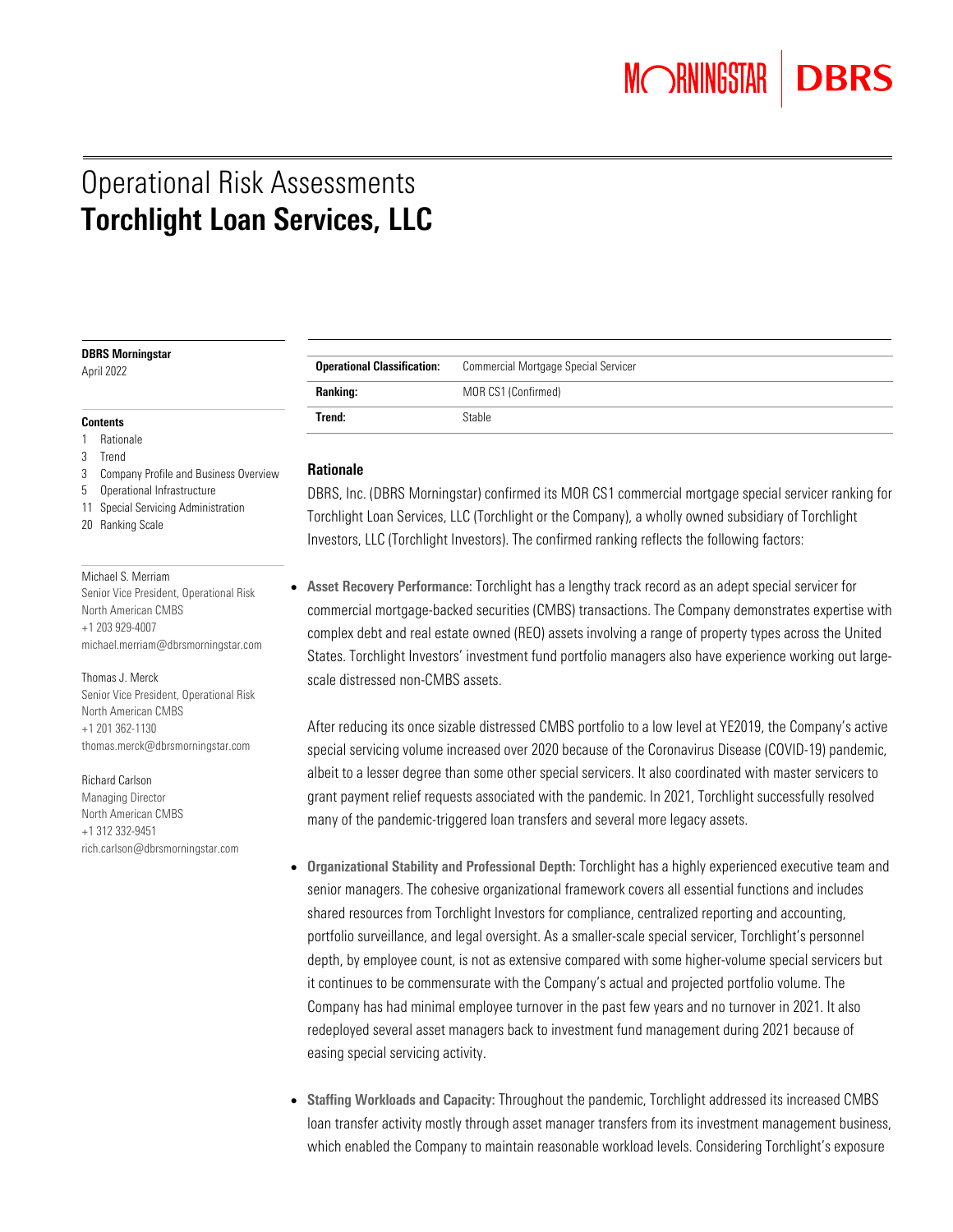as a named CMBS special servicer, contingent resources from its funds management business, and easing special servicing volume in recent months, the Company should have enough excess capacity over the next year.

- Technology: Torchlight operates in a mostly cloud-based computing environment. For special servicing and broader portfolio management, it uses the remote-hosted Backshop application, which has strong asset tracking, investor reporting, and workflow control capabilities geared to CMBS requirements. An automated and integrated vendor invoice approval/processing application also facilitates special servicing controls and efficiency. Through another vendor, which undergoes security audits and Service Organization Controls (SOC 1 and 2) examinations, Torchlight effectively administers network management, data backup, user needs, and data recovery testing. Through its IT vendors, Torchlight has expanded its cybersecurity testing and defenses during the past two years as well.
- Asset Analytics and Management: Supported through the asset management application, Torchlight has diligent asset analysis practices and well-delineated policies and procedures for effective and controlled special servicing, including borrower consent requests. With continuing, albeit relatively moderate, REO activity, Torchlight commissions independent property manager audits as well.
- Internal Audit and Compliance: The Company has sound auditing and control practices. A national accounting/consulting firm conducts a comprehensive audit on a 24-month cycle. The latest audit report issued in August 2021 had only three low-risk exceptions and did not identify any medium- or high-risk control weaknesses. Regulation AB attestations have consistently been clear of exceptions. The features of the asset management system and the invoice processing application along with stringent vendor oversight and monthly management compliance reports further support the Company's efforts to maintain timeliness, accuracy, and tight controls.
- Conflicts of Interest Management: Torchlight is the named special servicer for several transactions in which Torchlight Investors holds first-loss bond positions and is the controlling classholder. Torchlight's asset management practices, asset recovery results, and handling of fees indicate that it strives to follow the servicing standard. As a Securities and Exchange Commission-registered investment advisor, Torchlight Investors also has a compliance function to guard against potential conflicts with its special servicing work.

Special Servicing Volume: As of December 31, 2021, Torchlight was a named special servicer on 398 loans with an aggregate remaining unpaid principal balance (UPB) of \$9.11 billion involving 24 CMBS securitizations (including six single-asset/single-borrower transactions). Seven of these transactions were issued before 2011. Torchlight was the named special servicer for a 2005 vintage commercial real estate collateralized debt obligation (CRE CDO), whose one remaining loan paid off in early 2021.

As of December 31, 2021, excluding some non-CMBS completed and in-process workouts in affiliated debt funds, the active special servicing portfolio contained 17 assets (10 loans and seven REO assets, including some secondary notes on the same collateral) with a combined UPB of approximately \$646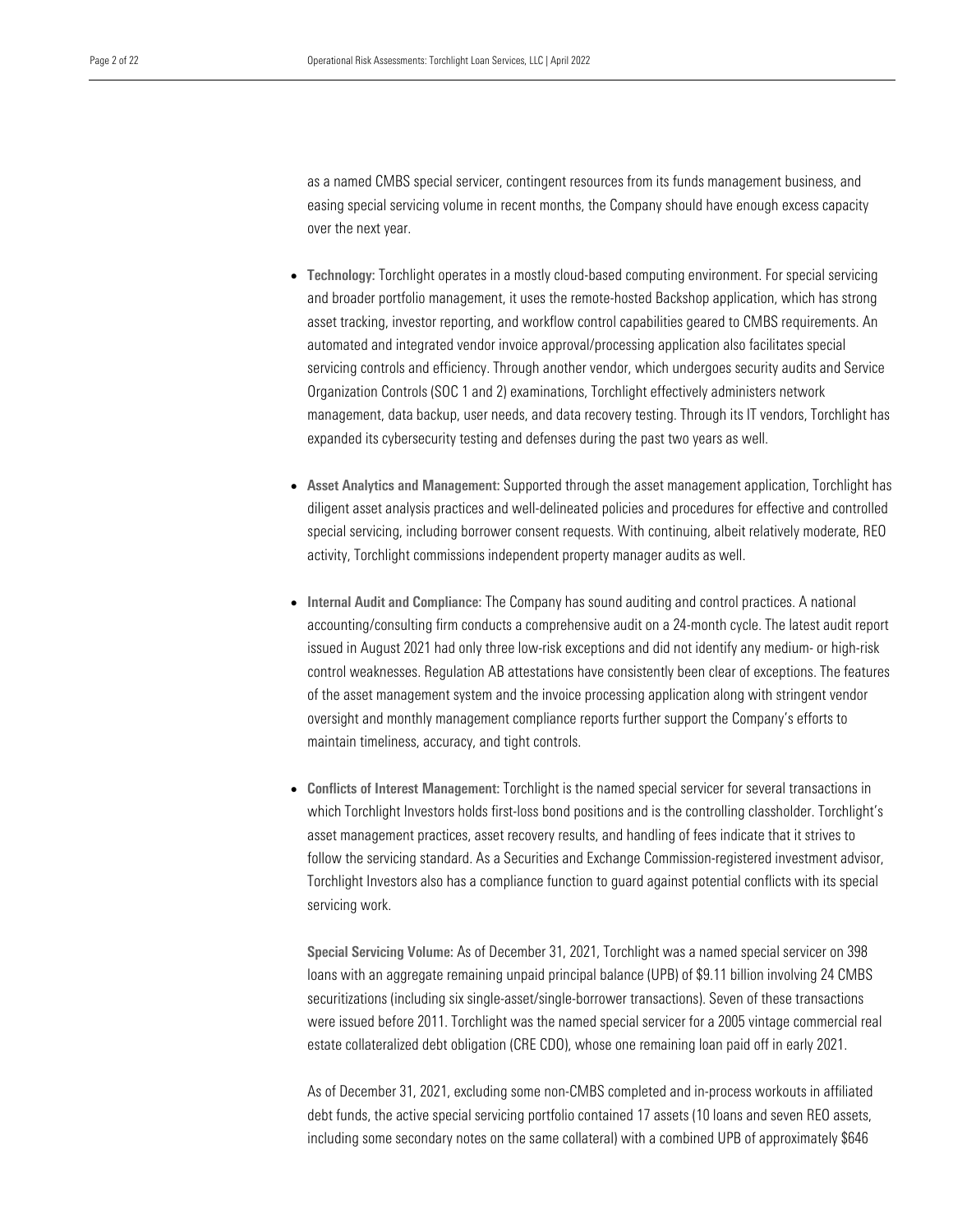million. By comparison, as of December 31, 2020, the active special servicing portfolio contained 42 assets (38 loans and four REO assets) with a combined UPB of approximately \$920.7 million.

During 2021, Torchlight received three loan transfers and resolved 26 loans consisting of 20 modifications/corrections and six liquidations through discounted payoff (DPO), note sale, and full payoff. It also sold five REO assets that generated aggregate net proceeds above 95% of estimated value. By comparison, during 2020, Torchlight received 48 loan transfers. It modified/corrected 11 loans, including one forbearance, and liquidated another loan through a receivership sale. It also sold five REO assets that generated aggregate net proceeds above 100% of estimated value.

The Company's resolution activity since the onset of the pandemic excludes its interaction with master/primary servicers to analyze more than 70 nontransfer payment relief requests between April and September 2020.

#### **Trend**

The trend for the ranking is Stable based on Torchlight's expertise and success record resolving assets in CMBS transactions, low employee turnover, proactive staffing management, solid control practices, and robust technology platform.

#### Company Profile and Business Overview

New York-based Torchlight is a wholly owned subsidiary of Torchlight Investors, which began in 1995 as Jones Lang Wootton Realty Advisors. In 2002, ING Group purchased a minority equity stake in Jones Lang Wootton Realty Advisors and changed the name to ING Clarion Capital. In 2010, the management team acquired ING Group's investment position, and Torchlight Investors assumed its current name. Torchlight Investors remains privately owned by a controlling principal and other key employees.

Torchlight Investors' core businesses are investment advisory, commercial real estate debt investment, and asset management which encompasses special servicing. To support its acquisitions and investment management businesses, the Company may provide senior or subordinated financing or preferred equity. Since 1995, Torchlight Investors has acquired investment positions in assets valued at approximately \$30 billion. Torchlight Investors is a registered investment advisor and manages a series of closed-end, value-add investment funds. The latest Fund VII, launched in June 2020, is structured to hold a mix of asset types including B-pieces in CMBS and Freddie Mac-sponsored transactions. As of early October 2021, Fund VII had raised more than \$2.0 billion, exceeding its capital raising target of \$1.5 billion.

As of December 31, 2021, Torchlight Investors had approximately \$5.7 billion in assets under management, including investments in CMBS, and up from \$4.4 billion as of YE2020. Principally through its closed-end debt funds, it manages assets on behalf of approximately 80 investor relationships mostly comprising pension funds and other large institutional clients.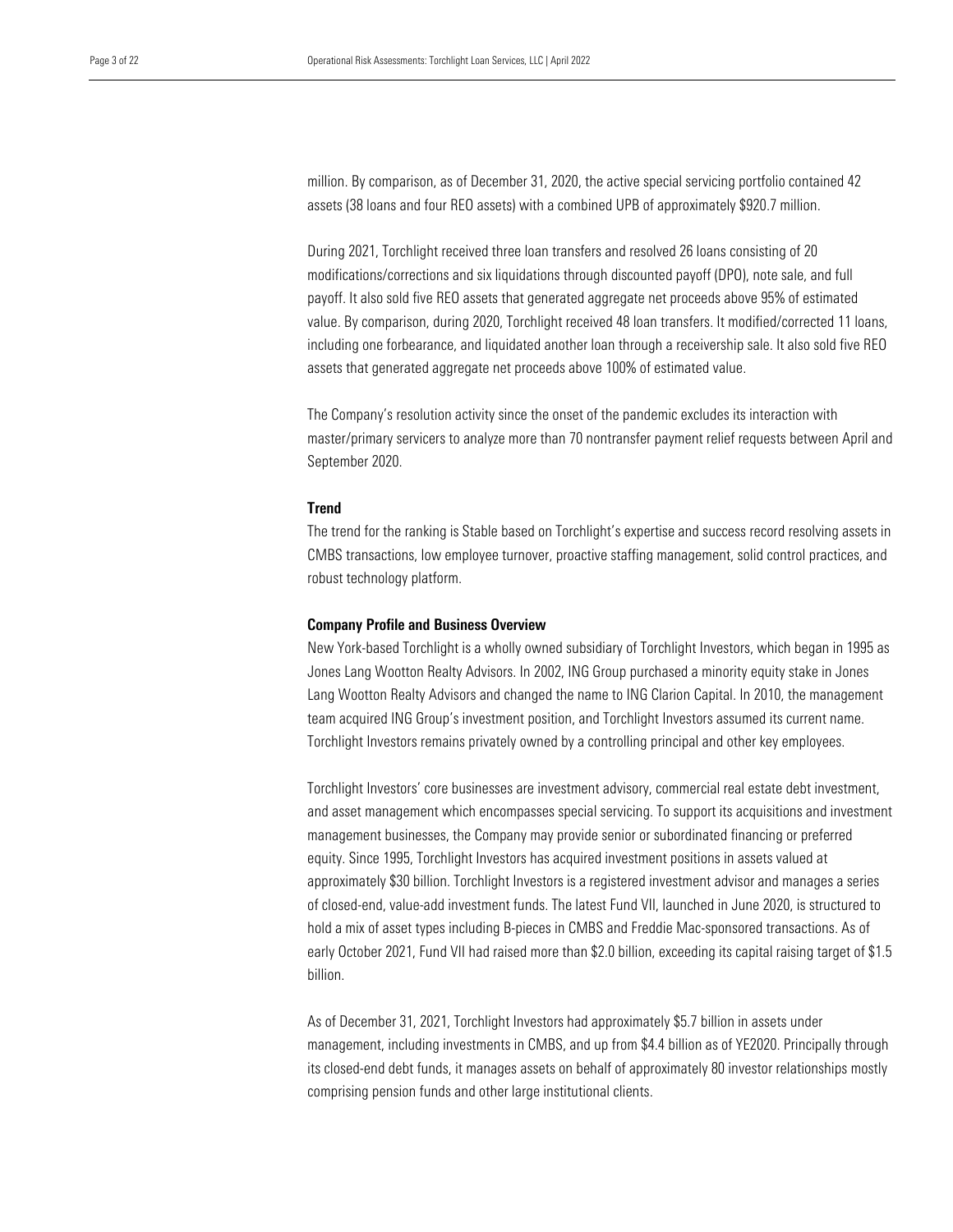Torchlight Investors was one of the most active CMBS B-piece investors in the years immediately preceding the 2008 financial crisis. As a result, Torchlight became one of the larger-volume special servicers for legacy CMBS. Torchlight Investors continues to acquire subordinate bond positions in CMBS and Freddie Mac K-Series securitizations, and especially through secondary market purchases. For its non-Freddie Mac CMBS purchases, Torchlight Investors appoints Torchlight as the special servicer.

During 2021, Torchlight Investors through its fund VII acquired B pieces on three new K-Series transactions and another in the secondary market. As secondary market purchases, it also acquired positions in five single-asset/single-borrower CMBS transactions. Cumulatively, from the years 2002 through 2021 across all transactions, it has acquired 69 B-pieces with an approximate \$2.0 billion acquisition value. As a third-party special servicer, Torchlight works with about 10 external directing certificateholders/controlling classholders as well.

Torchlight is an approved Freddie Mac special servicer and served in that capacity for a 2014 vintage securitization. Additionally, Torchlight is a consultant for its affiliate's positions as the directing certificateholder in several Freddie Mac transactions.

From inception through December 2021, Torchlight resolved 741 specially serviced assets with an aggregate balance of approximately \$11.5 billion and managed 242 real estate equity assets valued at approximately \$2.7 billion.

As of December 2021, Torchlight Investors had 57 total employees across its business lines of real estate investment and asset management, special servicing (through Torchlight Loan Services), and securitization structuring. The organization included a core four-person special servicing team, a 10 person investment management team, and approximately 25 people collectively for financial controls, legal, and compliance.

*Financial Position:* Torchlight Investors generates revenue principally from asset management and special servicing fees. For the past several years, the company has demonstrated solid revenue, profitability, and members' total equity. The company continues to self-fund its capital needs and has no third-party debt outstanding. Overall, Torchlight Investors displays a long-term commitment to asset management and special servicing and resources to support its business needs.

|                                                                                                                                                                                             | <b>December 31, 2021</b> |       |              | <b>December 31, 2019</b><br><b>December 31, 2020</b> |              |       | <b>December 31, 2018</b> |       |
|---------------------------------------------------------------------------------------------------------------------------------------------------------------------------------------------|--------------------------|-------|--------------|------------------------------------------------------|--------------|-------|--------------------------|-------|
|                                                                                                                                                                                             | UPB (\$ Mil)             | Loans | UPB (\$ Mil) | Loans                                                | UPB (\$ Mil) | Loans | UPB (\$ Mil)             | Loans |
| Loan Portfolio                                                                                                                                                                              | 408.4                    | 10    | 774.0        | 38                                                   | 268.1        |       | 174.3                    | 10    |
| <b>REO Portfolio</b>                                                                                                                                                                        | 237.6                    |       | 146.7        |                                                      | 129.4        |       | 463.4                    | 28    |
| Total Active Portfolio (All CMBS)                                                                                                                                                           | 646.0                    |       | 920.7        | 44                                                   | 397.5        | 16    | 637.7                    | 38    |
| Named Special Servicer (Volume)*                                                                                                                                                            | 9.110.5                  | 398   | 7.550.6      | 417                                                  | 11.880.4     | 690   | 16.225.8                 | 951   |
| Named Special Servicer (Transactions)*                                                                                                                                                      |                          | 24    |              |                                                      |              | 26    |                          | 34    |
| *As of December 31, 2020, included a 2005 vintage CRE CDO with one remaining loan that paid off in 2021. As of December 31, 2019, included one Freddie Mac securitization (FREMF 2014-K39). |                          |       |              |                                                      |              |       |                          |       |

#### **Exhibit 1** Torchlight Historical Special Servicing Volume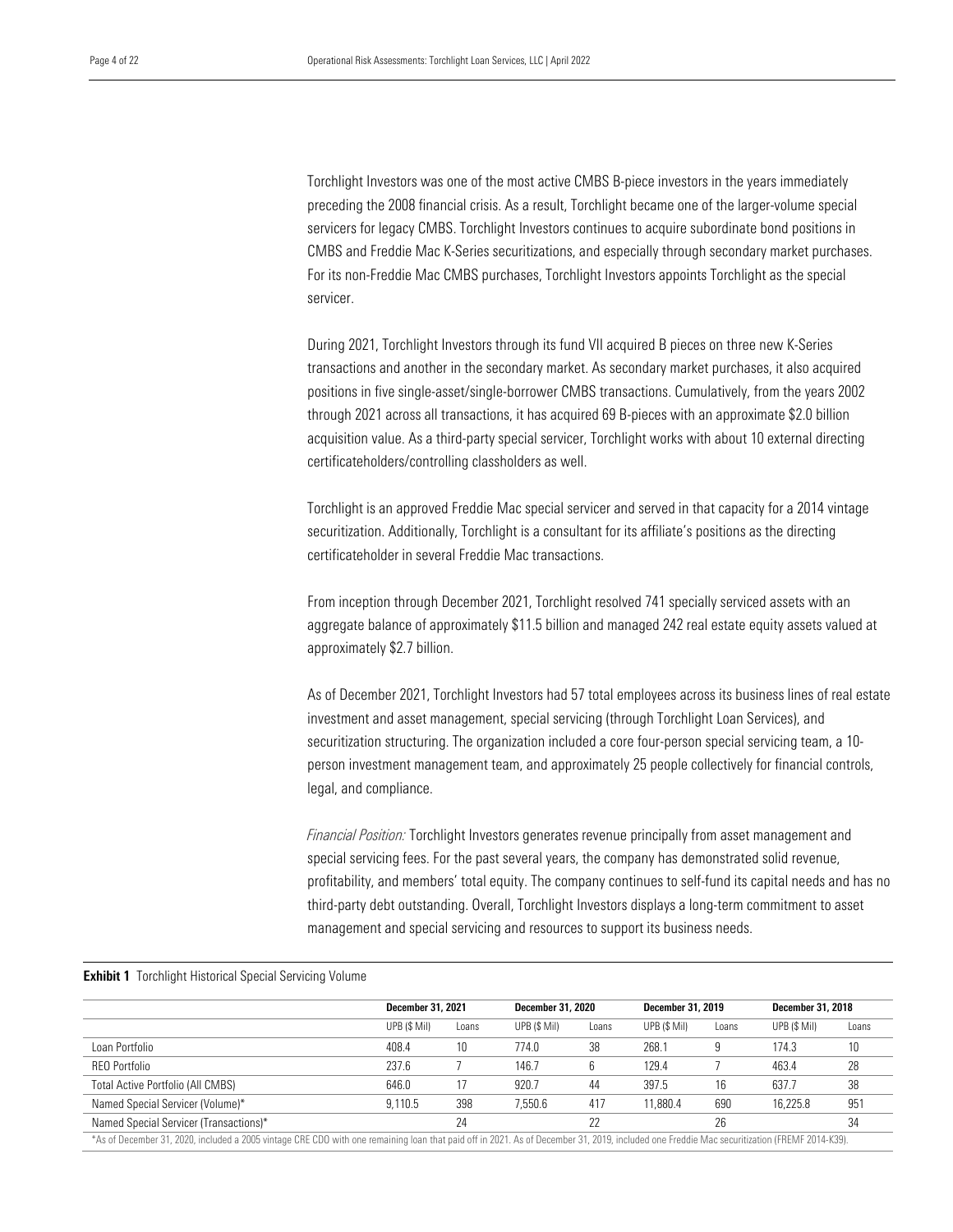#### Operational Infrastructure

#### Organizational Structure

Torchlight Investors' executive team consists of nine partners, which includes the chief executive officer (and co-chief investment officer), the co-chief investment officer, the head of asset management, two investment management heads, the chief credit officer, the chief operating officer, and two investor relations executives. Collectively, they oversee the principal business of real estate debt investment and asset management, which involves sponsored debt funds, the funds' related CMBS bond positions, and the operations of Torchlight, the special servicer subsidiary.

Torchlight Investors' chief operating officer oversees the financial control department, which has teams for corporate-level, fund-level, and special servicer accounting and finance. Among its duties for special servicing, the financial control staff manages REO property bank accounts and reconciliations, specialpurpose entity management in conjunction with internal legal counsel, vendor invoice approvals and processing, master servicer reporting, and external auditor management.

The organization has dedicated personnel for legal, compliance, portfolio surveillance, and investment underwriting. It also has a client services team, which handles marketing and investor relations.

Torchlight, as the special servicing subsidiary operation for publicly rated CMBS, is part of Torchlight Investors' asset management division, which handles the underwriting and assets in private-placement debt funds.

Including other support staff from the parent, Torchlight's platform consists of the following:

- The asset management division head, who oversees all private sector (fund portfolio management) and public sector (CMBS) transactions.
- The special servicing team, which expanded to nine people from four people during 2020. As of February 2022, the team consisted of the head of special servicing, four officer-level asset managers, and one support analyst.
- Accounting personnel from Torchlight Investors' financial control department for portfoliolevel and asset-level accounting, including property-level accounting oversight on REO assets.
- Torchlight Investors' chief compliance officer, who serves the company on a contract basis to provide counsel regarding servicing agreement issues and regulatory compliance, including risk mitigation for conflicts of interest.
- Shared resources from the parent including an in-house attorney, a five-person client services team, and a four-person portfolio surveillance team.
- A founding member of a Torchlight Investors' predecessor company who also continues to serve as a special advisor and member of the special servicing credit committee.

#### Management and Staff Experience

As of December 2021, the five officer-level managers in the special servicing team averaged 12 years of experience, including the head of special servicing who had 17 years of experience. Additionally, the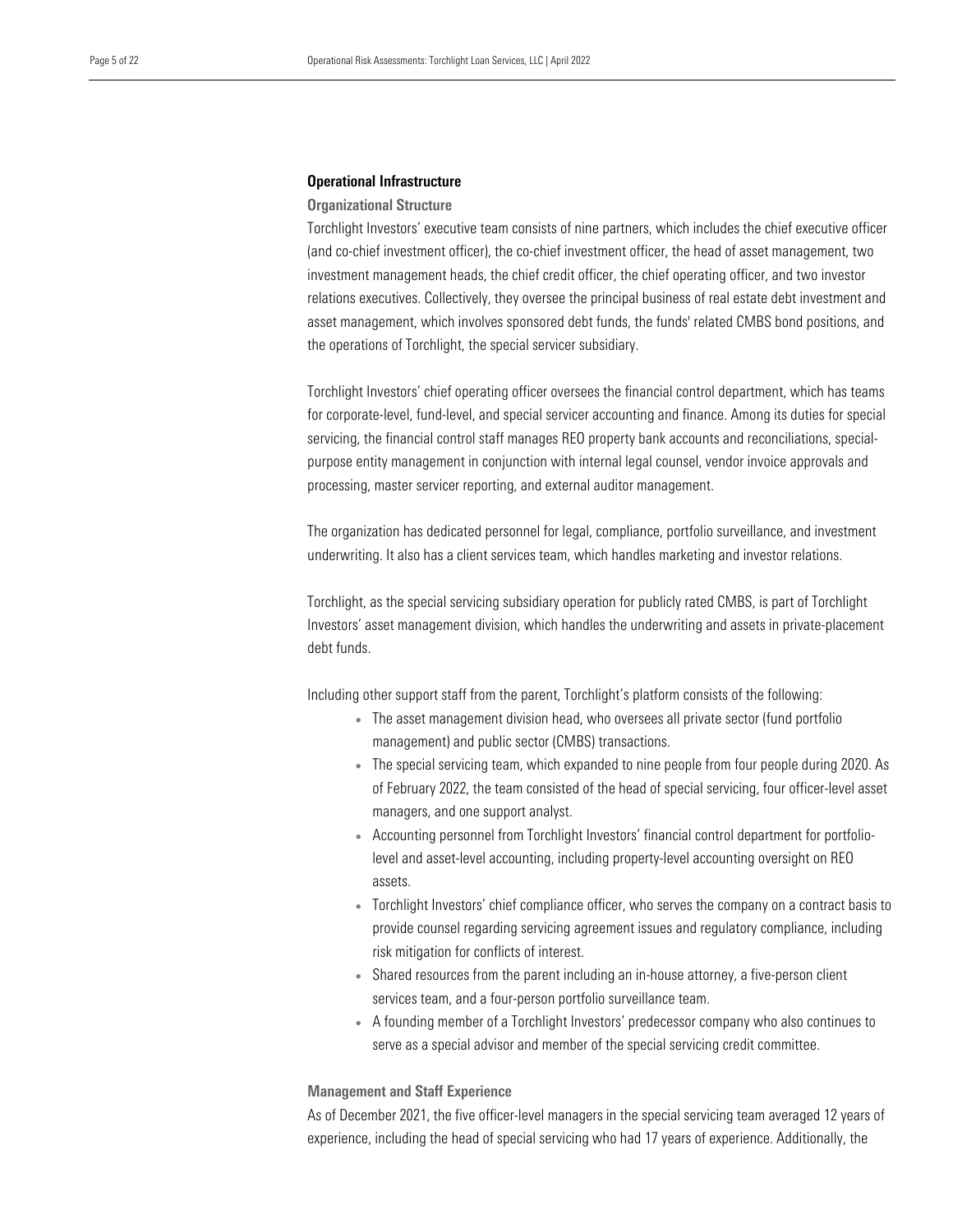asset management division head has 24 years of experience. Torchlight Investors has several debt fund asset managers with an average 14 years of experience who remain available on a contingency basis to support CMBS special servicing as well. The six members of Torchlight's special servicing credit committee averaged 27 years of experience.

#### **Exhibit 2** Management and Staff: Average Years of Experience

|                             | <b>December 31, 2021</b> |                | <b>December 31, 2020</b> |                | December 31, 2019 |                |  |
|-----------------------------|--------------------------|----------------|--------------------------|----------------|-------------------|----------------|--|
|                             | Industry                 | Company Tenure | Industry                 | Company Tenure | Industry          | Company Tenure |  |
| Senior Management           | 22                       | 10             | 23                       | 10             | 22                |                |  |
| Middle Management           | 12                       | 9              | 15                       |                | 13                |                |  |
| <b>CMBS Asset Managers*</b> | 12                       | h              |                          | h              | 13                |                |  |
| Other Asset Managers**      | 14                       |                |                          | h              | 10                |                |  |

\*Includes one analyst position.

\*\*Torchlight Investors' debt fund team.

#### Management and Staff: Additions and Turnover

In 2021, Torchlight had no employee turnover in its special servicing platform, although four asset managers transferred back to the debt fund side in the later months of the year as special servicing portfolio volume eased. The Company also hired one support analyst in 2021.

Employee turnover in 2020 was limited to one staff-level departure, which occurred in the first half of the year. The two employee departures in 2019 both involved positions in the financial control team, and those vacancies were subsequently filled. As noted, all hires for the CMBS special servicing team during 2020 involved internal transfers.

#### Exhibit 3 CMBS Special Servicing: Management and Staff Turnover Rates\*

|                                         | 2021            | 2020           | 2019            |  |
|-----------------------------------------|-----------------|----------------|-----------------|--|
| Total Employees - Beginning of Period   | 21              | 16             | 16              |  |
| Total Turnover Rate (%)                 | 0.0             | 6.3            | 12.5            |  |
|                                         |                 | 1 Position     | 2 Positions     |  |
| Involuntary (%)                         | 0.0             | 6.3            | 6.25            |  |
| Voluntary (%)                           | 0.0             | 0.0            | 6.25            |  |
| Management Only (%)                     | 0.0             | 0.0            | 6.25            |  |
| Staff Only (%)                          | 0.0             | 6.3            | 6.25            |  |
| Intracompany Transfers (# of Positions) | $(4)$ **        | 0              | 0               |  |
| New Hires (# of Positions)              | 1 (Staff Level) | 6 (2 Managers) | 2 (Staff Level) |  |
| Total Staff - End of Period             | 18              | 21             | 16              |  |
|                                         |                 |                |                 |  |

\* Turnover rates equal departures divided by the number of people at the beginning of the period.

\*\* Asset managers redeployed from special servicing back to investment management for Torchlight Investors' funds.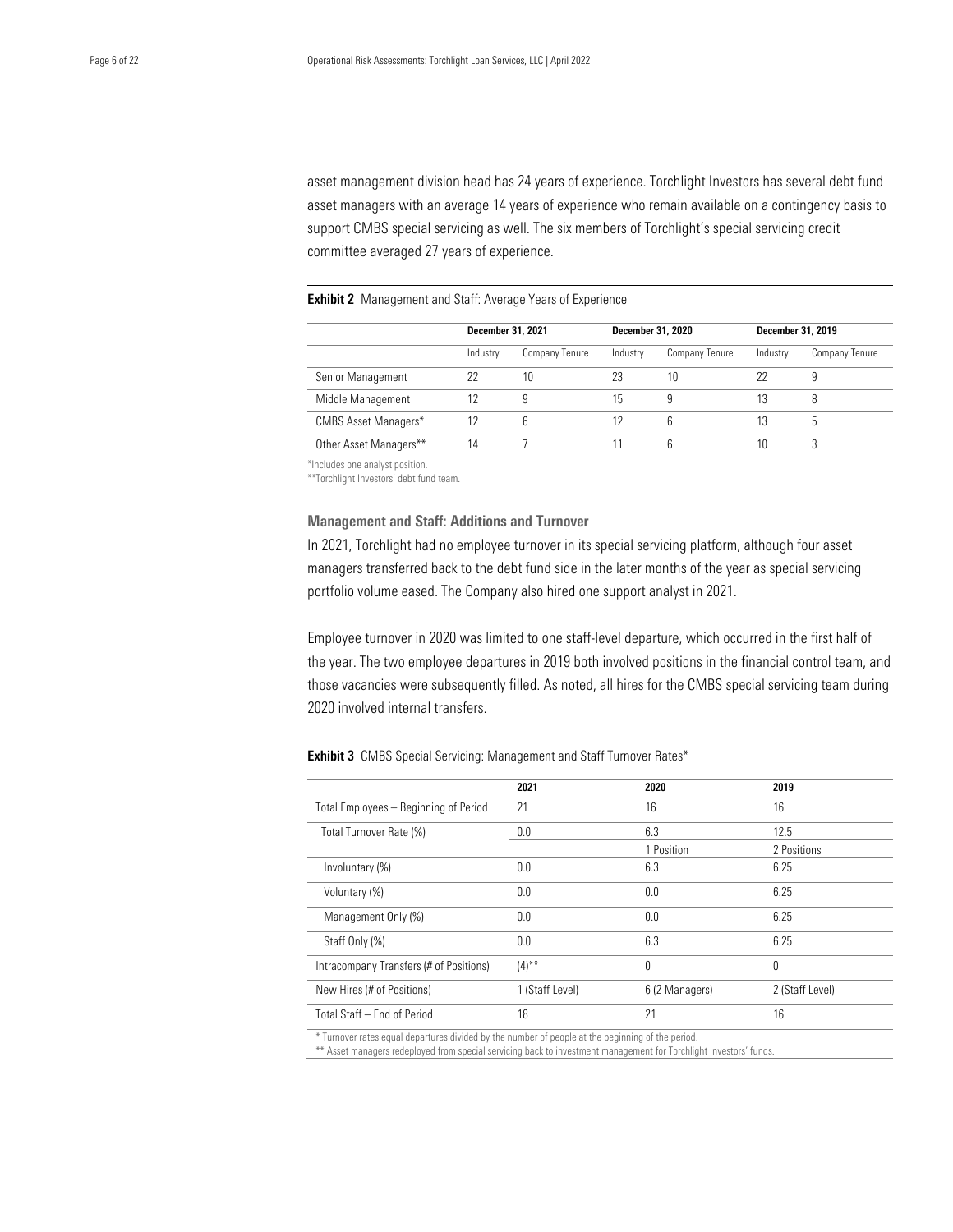#### Workload Ratios

As of December 31, 2021, Torchlight had an approximate 3:1 ratio of assets per asset manager, which includes five asset managers (two asset managers support private sector fund assets as well) and a support analyst. Although not included, the asset management division head is involved in some asset deliberations.

Assessment: Although Torchlight has become a smaller-scale special servicer in recent years with some corresponding key-person risk, the Company has maintained the requisite expertise and operating depth to proactively address its portfolio needs. It continues to demonstrate operational stability based on low to near-zero employee turnover and more than reasonable workload allocations. It handled a moderate uptick in asset volume arising from the pandemic especially well by redeploying asset managers from Torchlight Investors with minimal need to hire externally. Torchlight Investors' measured approach toward adding new CMBS positions and its corresponding lower exposure as a named special servicer relative to past years also have likely facilitated resource management. Having the special servicing team well integrated with Torchlight Investors has likely helped build synergies and efficiencies, especially regarding financial controls and reporting processes.

#### **Training**

Torchlight provides formalized training for all staff, with sessions led by external guest speakers and Torchlight managers covering CMBS-centric, compliance, and other special servicing-related topics. A designated asset management team member coordinates training event logistics and tracks employees' participation hours. The special servicing manager also oversees system training and serves as liaison to the vendor supporting the system. Torchlight's weekly asset review meetings further serve as a training forum for case studies and procedural issues.

Torchlight expects all personnel to complete approximately 40 hours of training annually, excluding participation at conferences. In 2021, Torchlight sponsored 21 training sessions equating to approximately 40 training hours.

Assessment: Based on the content and frequency of activities, Torchlight has maintained a sound employee training function. Torchlight's required minimum and achieved annual training hours are solid and in line with and even higher than some other DBRS Morningstar-ranked special servicers. The Company's 2021 training calendar indicates that the pandemic did not deter it from fulfilling its employee training agenda and targets. Torchlight may benefit from developing an intranet portal, integrated with specialized software or leveraging the asset management system, as feasible, to serve as a centralized tool for staff to gain access to training materials and recorded sessions, register for sessions, and track hours.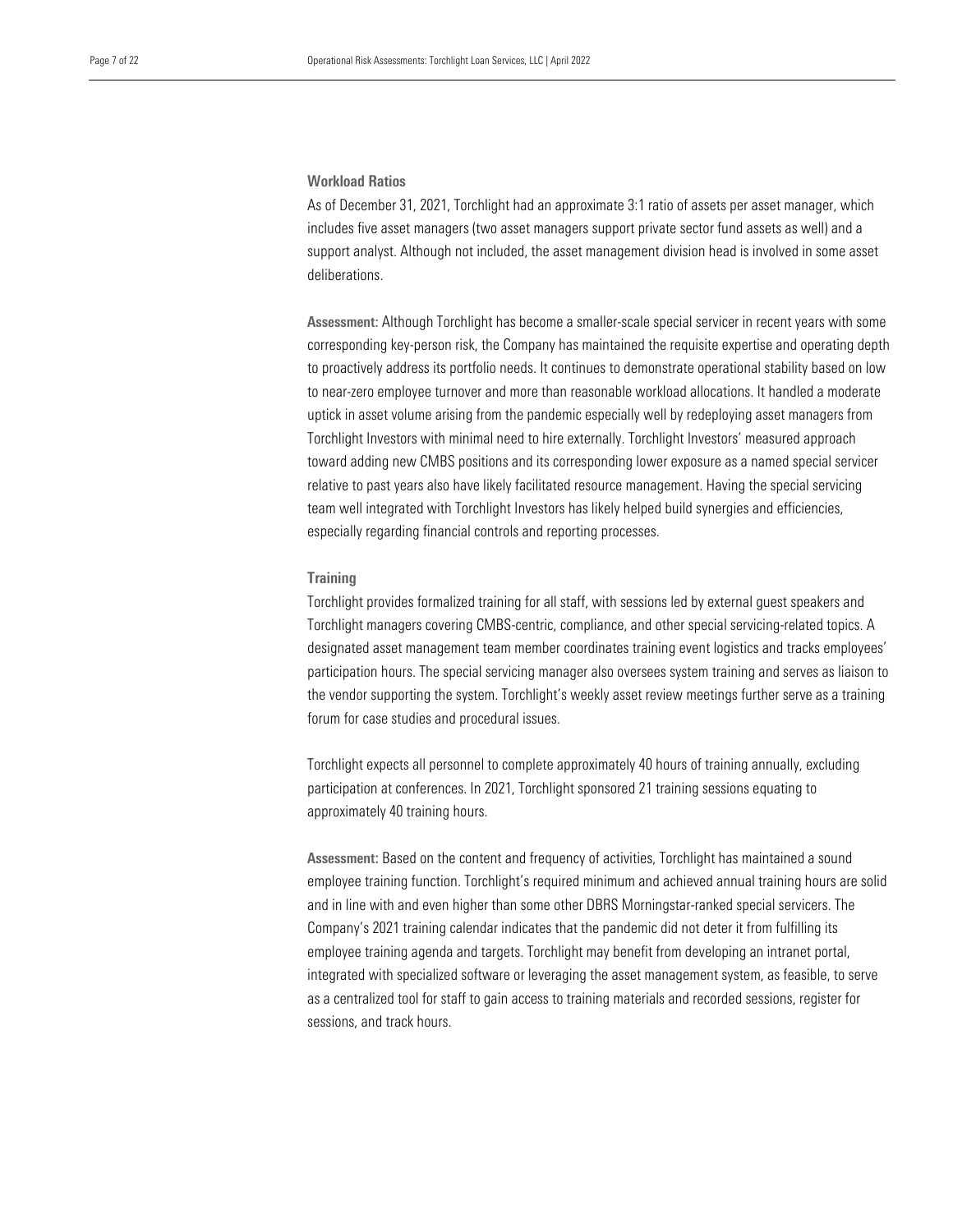#### Audit, Compliance, and Procedural Completeness *Internal Audit and Compliance*

The financial control department serves as liaison with firms engaged to perform internal audits. The department also monitors compliance with servicing agreements in conjunction with a corporate-level chief compliance and legal officer.

Torchlight uses a nationally recognized accounting firm to conduct operational audits on a 24-month cycle that examine cash management and accounting, special servicing and workflow processes, investor/master servicer reporting, and technology/security controls.

The most recent audit report, issued in August 2021, examined 52 control items tested over calendar year 2020. The audit cited three low-risk exceptions that Torchlight addressed; it did not identify any high-risk or material control weaknesses. The next audit is scheduled to begin in Q4 2022. Additionally, an annual Regulation AB attestation has not contained any exceptions for the past 10 calendar years through 2021.

The reporting, task-tickler, and workflow features of the asset management system further support Torchlight's quality control and compliance efforts. In particular, the system has compliance checklists for asset transfers to and from master servicers and other special servicers, and for loan-to-REO transitions. The Company also conducts self-monitoring in the form of monthly compliance management reports that track adherence to timeliness and accuracy across a range of tasks and require senior management review and sign-off.

#### *Policies and Procedures*

The financial control department, in conjunction with other senior management, oversees the company's policies and procedures. Torchlight updated and enhanced its documented policies and procedures in 2018, 2020, and in 2021. They include guidance with the asset management system and stress proactive, controlled practices for CMBS assets. The policies and procedures encompass vendor oversight protocols and authority delegations, including required committee approvals, for asset-level expenditures and most asset management/resolutions. Torchlight creates abstracts of pooling and servicing agreements (PSAs), which it uses to develop system-supported workflows and as reference tools to support asset management compliance. Additionally, employees must adhere to separately documented policies and procedures covering corporate compliance and governance.

Assessment: Torchlight has a sound internal audit function supplemented with solid practices, resources, and supporting technology to monitor operational risk and servicing agreement compliance. The scope of the internal audit also appears to have elements similar to that of a SOC 1 examination. The depth of policies and procedures, along with the workflow processes embedded in its asset management system, denote proactive and controlled practices geared to Torchlight's focus on CMBS transactions. The Company may benefit by further programming its abstracted deal-specific PSA requirements into Backshop's workflows and user dashboards.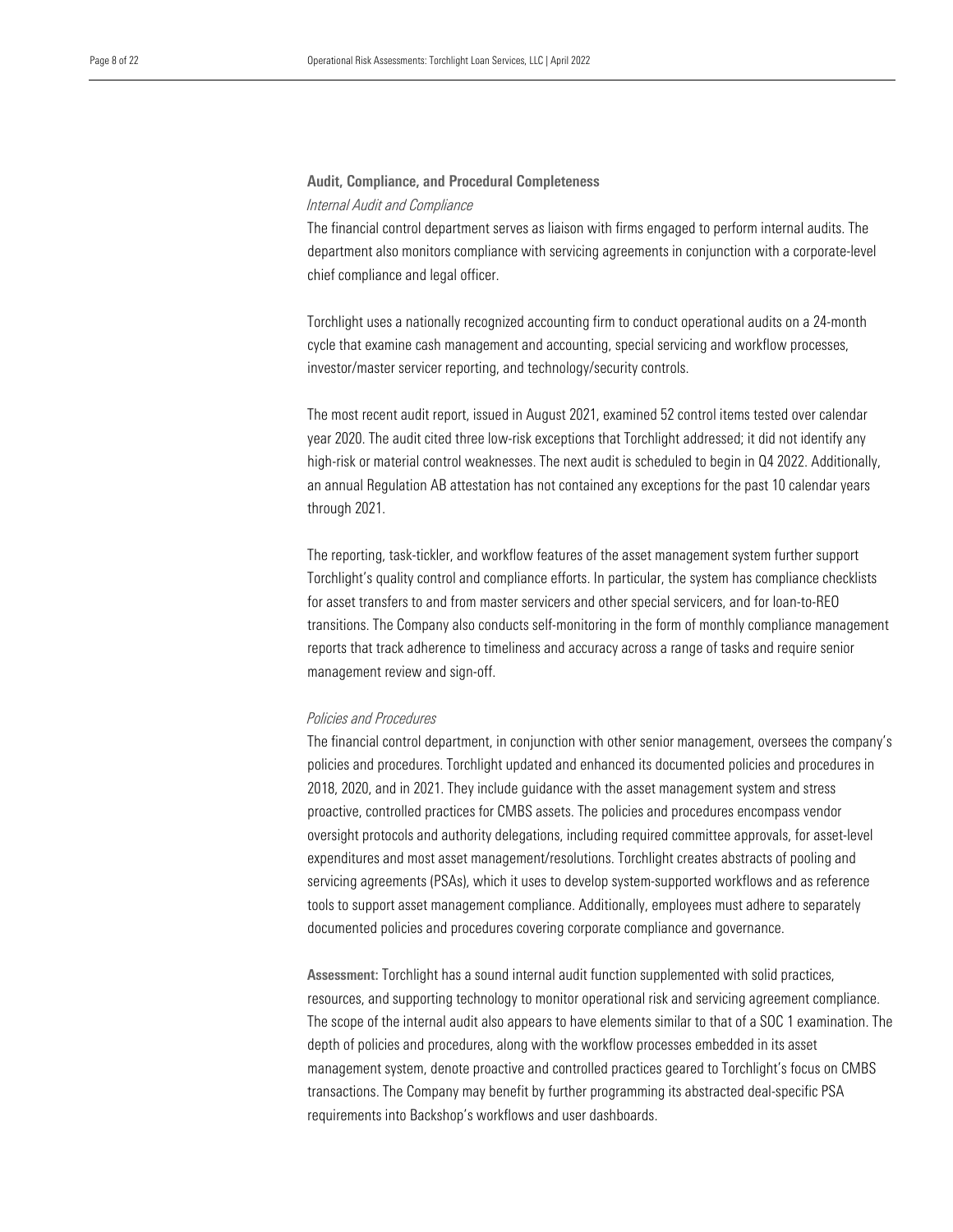#### Legal Liability and Corporate Insurance

Torchlight reported that it was not involved in any defensive litigation at the corporate level or related to its special servicing operations. It reported having directors and officers, errors and omissions, and fidelity bond insurance policies with highly rated carriers. Torchlight's corporate insurance program includes a data security policy providing a \$5 million coverage limit. The Company reported that, as a special servicer, it has not received any notices of PSA default or citations related to performance.

Assessment: Torchlight's corporate insurance coverage limits should remain satisfactory based on asset volume and relative to other special servicers. Torchlight Investors' procurement of cybersecurity insurance also is a best practice that is now common among servicers. Based on Torchlight's representations, DBRS Morningstar is not aware of any material lawsuits related to, or which could potentially impair, the special servicer's operations.

#### **Technology**

#### *Applications*

Torchlight uses CMBS.com, Inc.'s Backshop special servicing/asset management system. Torchlight, as a licensee since 2015, uses the system in a hosted environment on Backshop's servers through a cloudbased computing structure. The vendor, with Torchlight's input, continues to periodically roll out functional enhancements. Additionally, Backshop provides Torchlight with its programming source codes, associated technology requirements for the entire application, and monthly updates that a thirdparty custodian holds in escrow. The custodian firm conducts usability testing to verify the integrity of the intellectual property and deposit agreement. In 2020, Torchlight, as an added control test, successfully used the 2019 report results and source coding to recreate the Backshop technology environment for itself. The next usability test is scheduled for later this year.

Torchlight stated that Backshop can produce the latest CMBS investor-reporting package requirements established by the Commercial Real Estate Finance Council (CREFC). The system has modules to prepare and store asset business plans, perform property cash flow modeling/valuation analysis and net present value recovery projections based on different scenarios, compare current performance with original underwriting, track property-level line item budgeted-to-actual income and expenses, produce assetstatus reports, and shadow loan-administration activity such as payment histories, real estate tax payments, and insurance policy renewals using file downloads from master servicers.

The system can provide business volume forecasting/revenue tracking tied to expected losses and controlling classholder changes. The application provides cloud-based document storage, a menu of standard reports, and ad hoc reports based on database queries. To facilitate surveillance and asset transfers, the application's database includes every loan for which Torchlight is the named special servicer. Torchlight continues to work with CMBS.com/Backshop to implement more functionality enhancements.

Through the Backshop system, Torchlight can initiate and track work orders from vendors and track vendors' performance; conduct all essential loan-level tickler management; obtain automated realized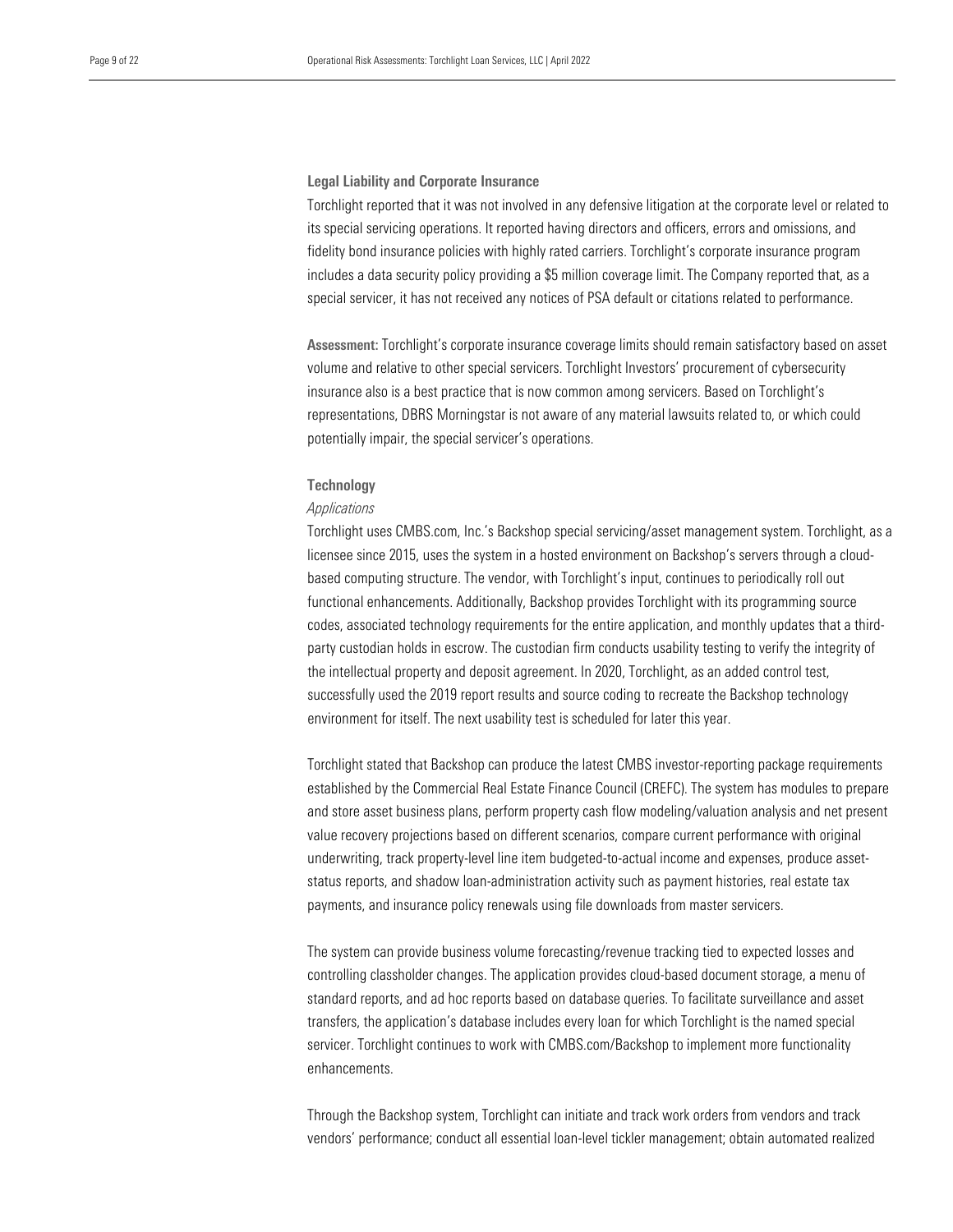loss, fee, and advancing calculations; populate information into form documents and notification letter templates; and track internal workflows and approvals. The system also has links to each asset's corresponding PSA and PSA abstraction, although, as noted, there is not a direct feed of the PSA requirements for each asset management task to the system's workflow features of action alerts and procedural checklists.

Torchlight Investors and Torchlight also use SAP Concur Technologies' automated vendor invoice processing application, which is integrated with Torchlight Investors' corporate accounting system. In 2020, electronic document signatory software was added for use across all business areas.

During 2020–21, Torchlight migrated its email to the Microsoft Exchange Cloud environment. It had previously moved to the web-based Microsoft Office 365 platform. The Company also uses an integrated document storage and file sharing application.

#### *IT Staffing Support, Data Backup, and Disaster Recovery Preparedness*

Torchlight operates in a mostly cloud-based IT environment. It uses Eze Castle Integration, Inc. (ECI) to provide IT support for all business lines. The vendor has offices in several U.S. cities, London, and Asia; a 24/7 help desk; and an on-site engineer at Torchlight's New York headquarters. The vendor provides a dedicated network through private cloud-based servers, handles network access, and performs real-time data backups to an alternate data center.

ECI also provides Torchlight with disaster recovery services and conducts recovery testing twice per year. The most recent test occurred in November 2021 with successful results. ECI's data centers (through other vendors) also are represented to be SOC 1 and 2 compliant.

Torchlight's business continuity plan is predicated on staff working remotely with access to all network applications through a virtual private network. The business continuity plan includes a formalized agreement with a third-party servicing operation to provide contingency office space, although Torchlight noted that most, if not all, functions can be performed remotely as the Company demonstrated during the pandemic. Through its technology vendors, Torchlight indicated that it should have access to all business-critical systems and data and resume all functions within one hour of a declared disaster event or business interruption.

#### *Cybersecurity*

Torchlight's data security protocols, managed through its financial control department in conjunction with the IT vendors, include required annual employee training modules, periodic phishing exercises, scheduled system penetration tests, and protocols for password resets and network folder access.

During 2021, Torchlight expanded its cybersecurity defenses by enrolling in ECI's Security Information and Event Management (SIEM) platform to detect, analyze, and respond to cybersecurity incidents. The SIEM platform also includes Dark Web monitoring. Torchlight also uses another technology vendor to review, assess, and strengthen its IT security environment. This vendor performs a series of weekly and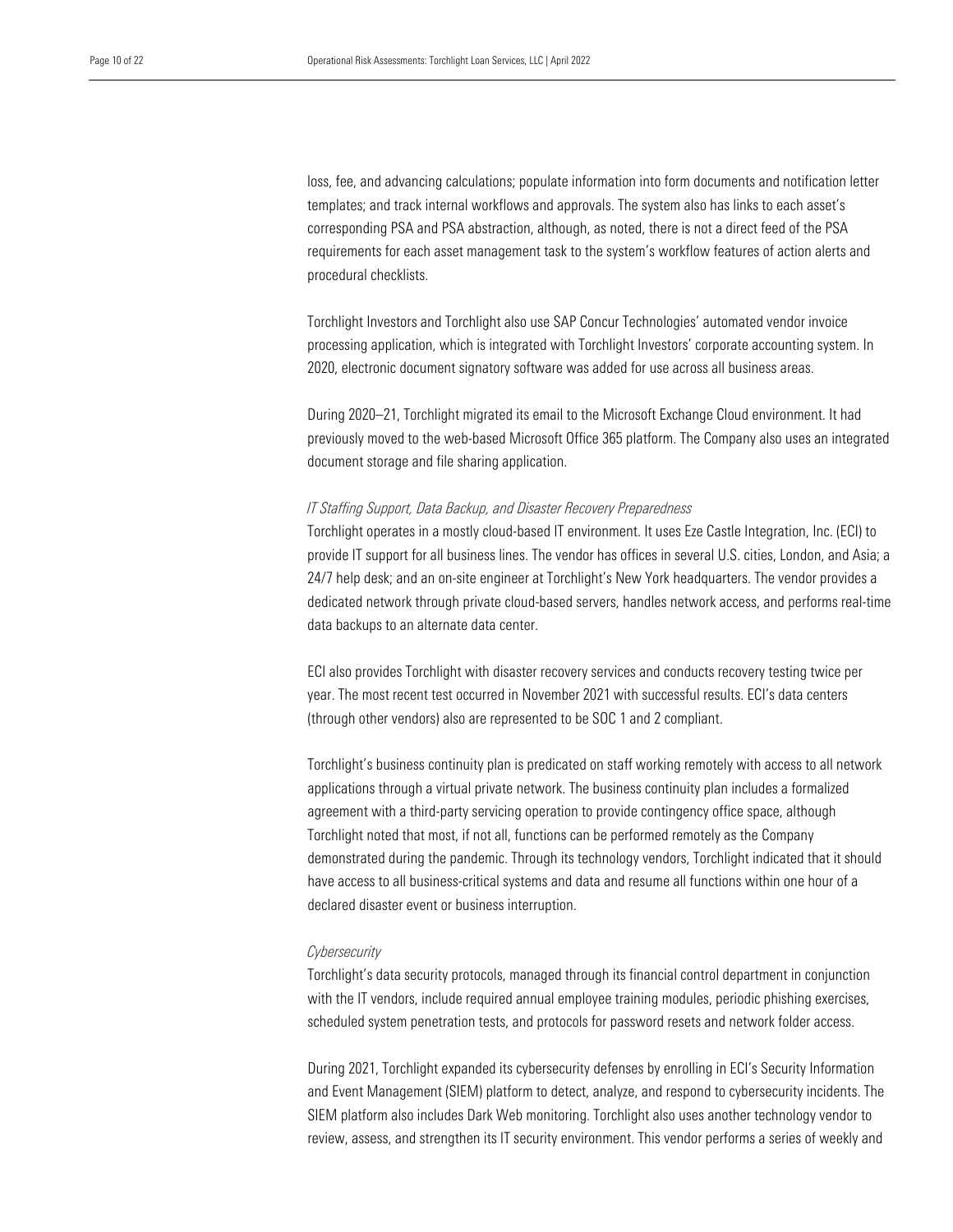annual vulnerability testing routines. ECI engages a vendor to perform external vulnerability assessments of ECI's own systems; the most recent test was performed in June 2021 with no material issues cited.

Assessment: Torchlight's technology platform, along with its ongoing enhancements, provides effective workflow management for detailed asset-level tracking and reporting geared for CMBS transactions and real estate fund investors. The Company's IT outsourcing, expansion of cloud-based computing, and data backup routines are sound based on stated procedures and vendors' represented capabilities and certifications. Torchlight's smooth transition to working remotely during the pandemic and its expanded practices for managing cybersecurity risk further indicate operational soundness and resiliency.

#### Special Servicing Administration

As an active CMBS special servicer for many years, Torchlight has managed large, complex assets involving a range of property types throughout the United States. Although the company is handling more assets in later-vintage CMBS pools, especially with the onset of the coronavirus pandemic, it has substantial experience with "CMBS 1.0" loans originated between before 2008. The Company has shown proficiency managing highly distressed larger-scale retail, office, and lodging properties fraught with legal impediments and collateral deficiencies.

As of December 31, 2021, the active portfolio contained assets in eight states with concentrations in New York, Texas, and Illinois. Three lodging and six retail properties composed 56% of the active portfolio by asset count and 45% by UPB, with 31% of the portfolio by asset count and 50% by UPB involving office assets. By comparison, as of December 31, 2020, Torchlight had active assets in 17 states. By property type, 18 lodging and 12 retail properties composed 79% of the active portfolio by asset count and 65% by UPB, with 27% of the portfolio by UPB and 8% by asset count involving office assets.



\*\* Loans and REO as of December 31, 2021. Percentages may not equal 100% because they are rounded.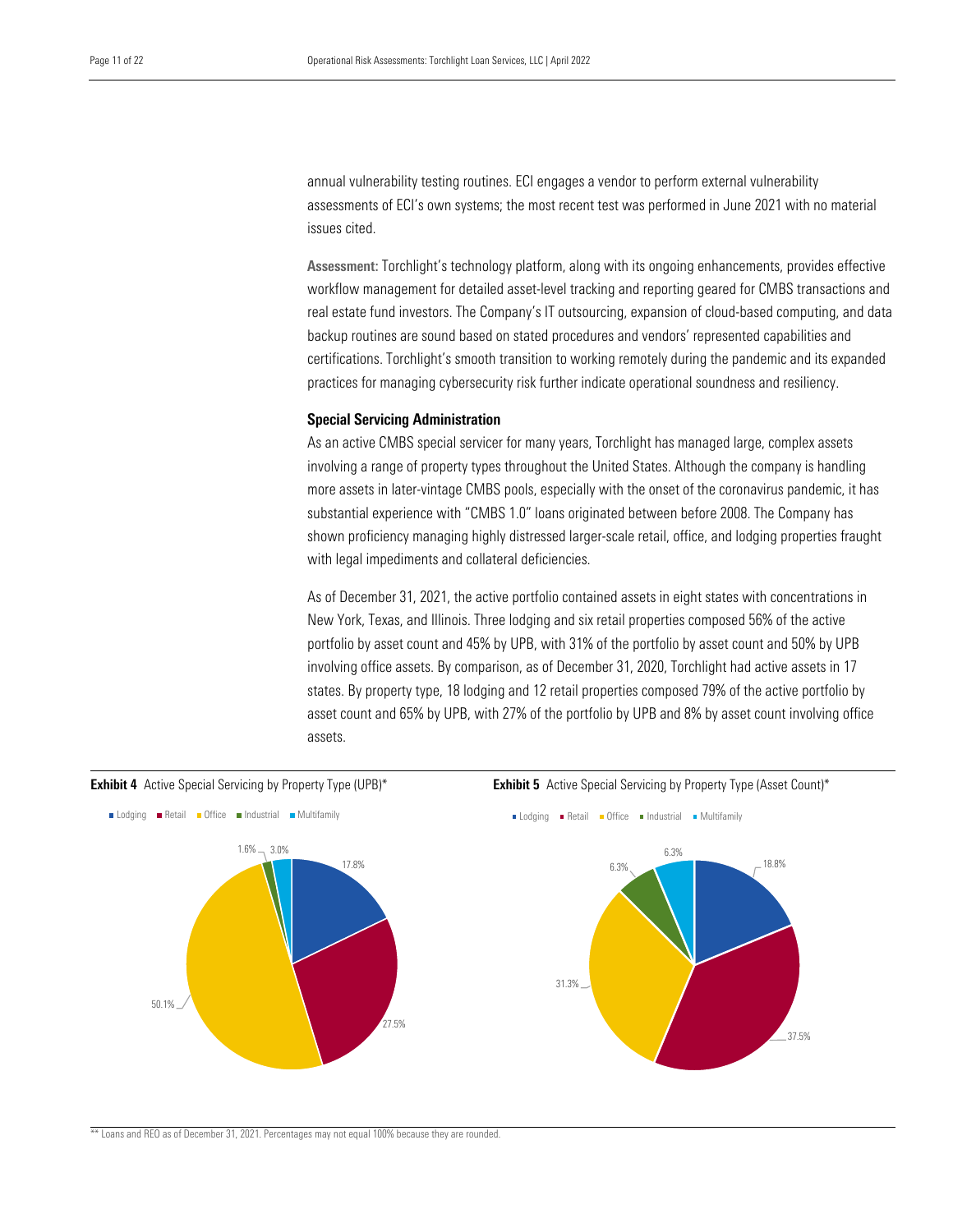#### Asset Review Process

For newly transferred loans, the asset manager reviews the file records, examines PSA-related requirements and loan-level covenants, and orders a property inspection. If needed, the asset manager also may visit the property. As noted, the asset management system maintains information for all CMBS loans for which Torchlight is the special servicer. Through this due-diligence process, the asset manager formulates recovery options and strategies. Before engaging in workout discussions, Torchlight requires borrowers to sign prenegotiation agreements and pursues updated financial statements.

Asset managers generally prepare and obtain approval of an initial business plan within 60 days of an asset transferring to Torchlight for special servicing. For CMBS loans, asset managers also prepare an initial asset status report (ASR) for investor reports as required by PSAs. Asset managers must update their ASR comments twice a month. They must submit action approval cases to initiate foreclosure, when they have negotiated specific resolution terms, or before committing to other major asset decisions. Business plans and updated cases include a net present value analysis of each alternative resolution scenario. Asset managers prepare their business plans and approval cases directly in the asset management system. As noted, the system also serves as the central tracking, compliance, and asset analysis tool for the entire lifecycle of each specially serviced asset; its functionality includes cash flow modeling and workout scenario analysis.

The Company has delegations of authority that require senior management sign-off and a committeetype approval structure for asset business plans and most resolution cases. Torchlight's special servicing committee includes Torchlight Investors' head of asset management, its co-chief investment officer, inhouse counsel, the head of special servicing, and another senior-level asset manager.

The asset management system tracks pending and approved asset plans and cases, issues alerts based on critical dates and trigger events, and provides for electronic signatures. Through the system, asset managers also can initiate email requests for updated appraisals and inspections based on tickler dates. Torchlight also holds weekly asset review meetings. Torchlight stated that it formally monitors outstanding advances against property values and expected recovery amounts through the asset management system and continually consults with master servicers, especially on advancing decisions. Through the asset management system, Torchlight uses checklists to manage loan transfers from master/primary servicers and portfolio transfers to and from other special servicers.

Assessment: Based on its stated policies and procedures, Torchlight has proactive and controlled loan transfer, asset analysis, and resolution management practices especially geared for CMBS special servicing. The asset management system's tracking and workflow features solidly support the Company's asset analytics and data management controls.

#### REO Property Management

Torchlight uses a property-takeover checklist when transitioning an asset to REO status. The REO asset manager addresses any immediate property issues and engages a property management company and listing broker. The selected companies must qualify for or already be on Torchlight's approved-vendor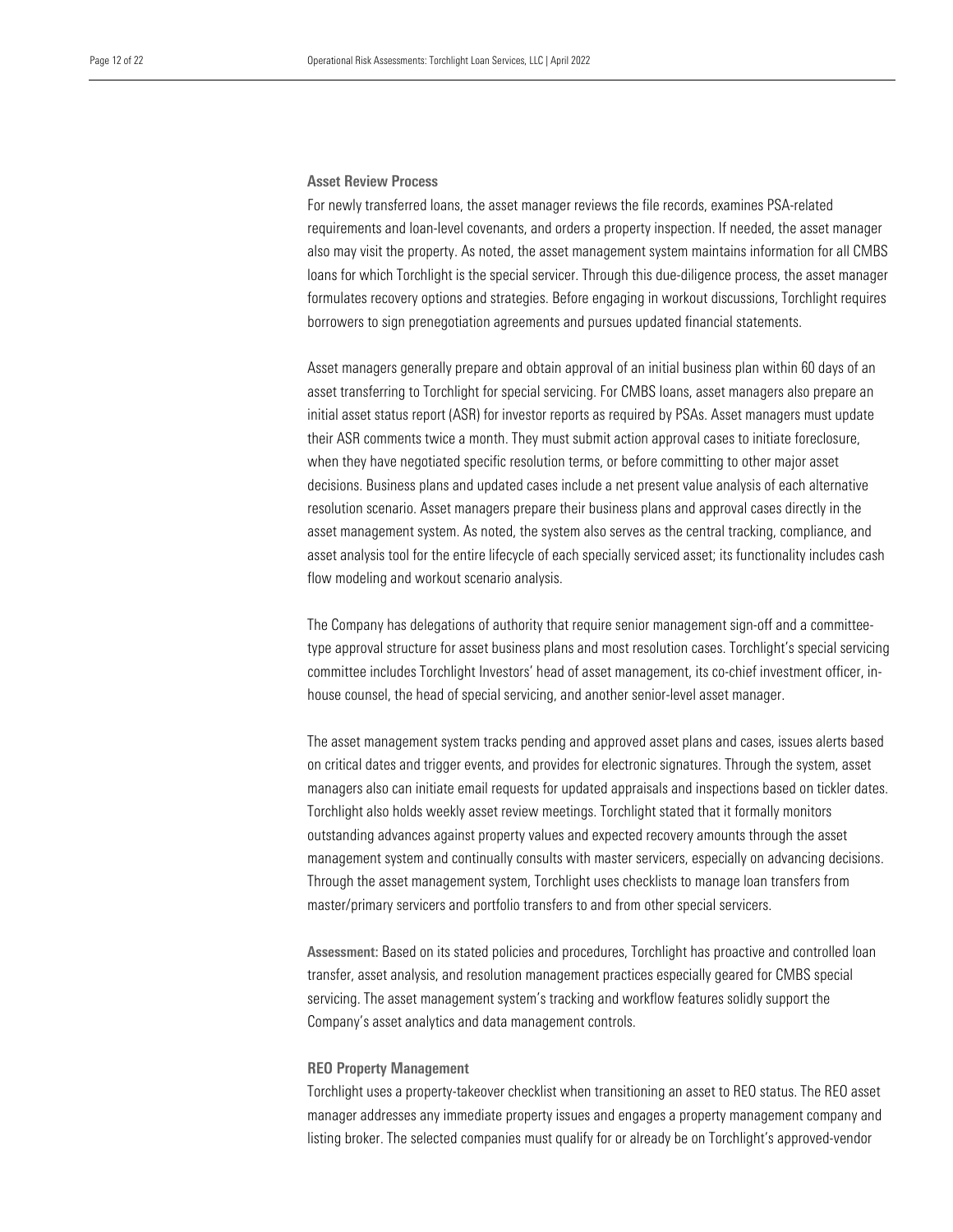lists. Once a loan becomes an REO asset, the REO asset manager generally prepares and obtains approval of a business plan within 60 days, with subsequent business cases submitted to obtain approval of specific sales offer terms or other major decisions. In preparation for taking title, the manager must ensure that the property is added to Torchlight's blanket insurance program.

Torchlight's property management agreement contains specific monthly reporting requirements and procedures. The Company retains the property management reports on its shared drive and uploads the information to Backshop to track budget-to-actual property performance and to prepare operating statement analysis reports. Torchlight controls property-level cash management through dual operating accounts: one for rent collections and one to fund expenses based on approved budgets. Torchlight requires multiple levels of approval authorizations involving accounting and management personnel to establish REO property bank accounts, fund expenses, and move excess cash to investor-level custodial accounts. Although REO asset managers review monthly property manager reporting packages and the property manager's bank account reconciliations, they do not have access rights to view bank account activity. Torchlight's accounting staff independently reconciles property manager bank account activity.

Using an external auditing firm, Torchlight annually targets approximately 15% to 20% of its REO portfolio for property manager audits. Commensurate with actual portfolio volume and property profiles, it obtained three audits in 2021. It also commissioned one audit in 2020, three in 2019, and four in 2018.

Assessment: Torchlight has maintained diligent practices for transitioning loans to REO status, overseeing property managers and brokers, and formulating and executing property resolution plans. Torchlight demonstrates sound control procedures for monitoring property performance and reconciling monthly property manager receipts and expenditures. The Company's property manager audit program also is a best practice.

#### Vendor and Legal Oversight

Torchlight controls vendor selection through a centralized list of approved vendors for appraisals, environmental and engineering assessments, legal counsel, property management, and brokerage services. It also conducts a request-for-proposal bidding process to engage most vendors. Torchlight uses a designated external law firm to review environmental assessments. For most engagements, Torchlight requires vendors to use its own standardized agreements.

The asset management system tracks all pending and completed vendor work orders. The system's tracking features enable Torchlight to revise its approved lists based on vendors' delivery performance and work quality. As previously noted, Torchlight uses an invoice management application, which automates tracking, approvals, and payment processing; mitigates the risk of duplicate payments; and provides vendor performance metrics.

Torchlight's vetting, onboarding requirements, and monitoring practices for all third-party service providers include confirmations of vendors' legal, tax, and state business records; confirmations of electronic remittance instructions through a call-back procedure; and multilevel approvals from the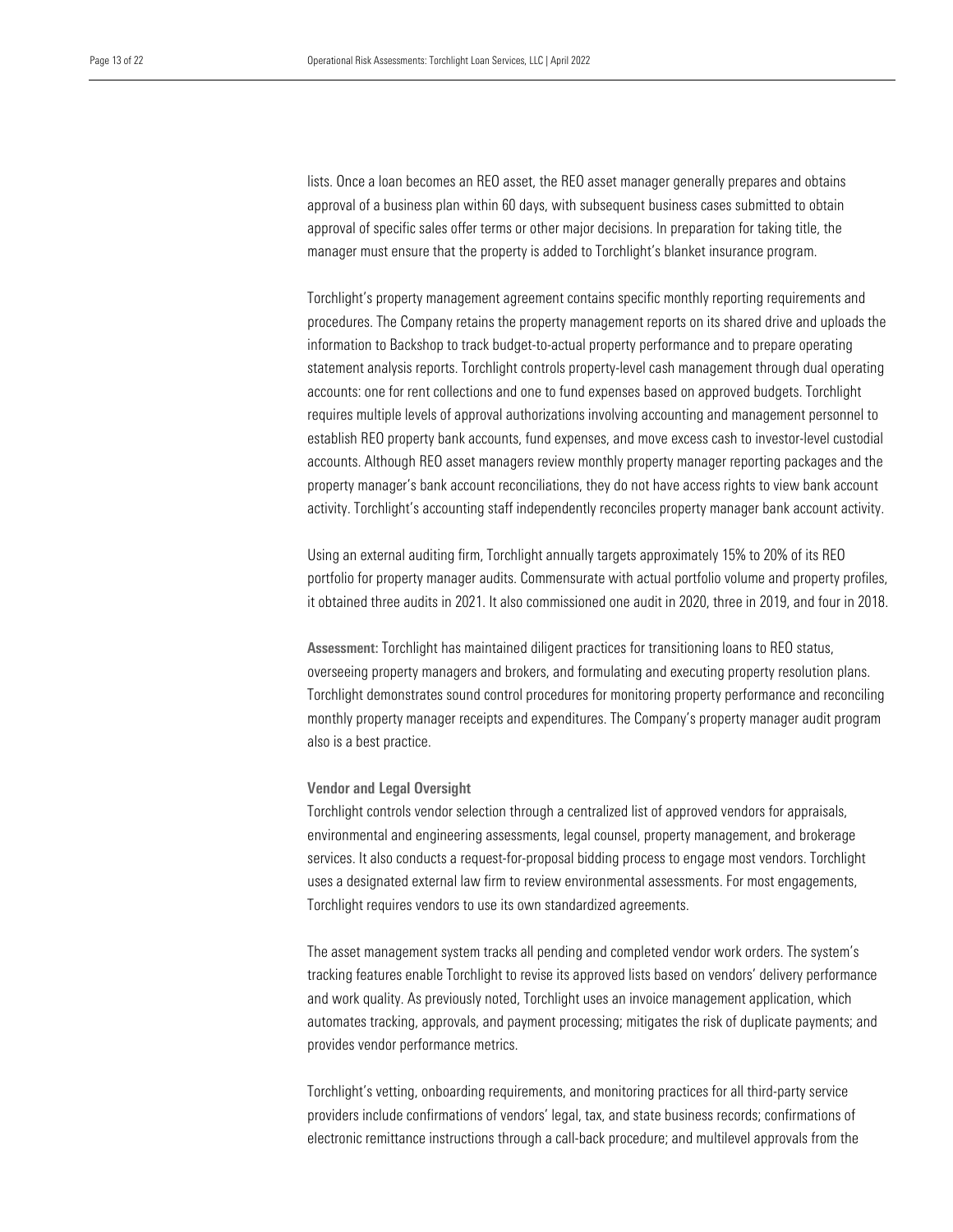financial control and special servicing departments for new engagements. Additionally, Torchlight assesses new vendors using a proprietary risk rating matrix and reviews available SOC reports from its largest and more critical vendors. The Company reviews the risk ratings and SOC reports annually as well. In 2020, Torchlight Investors, through its technology consulting firm, established an annual practice of requiring all vendors to complete an extensive data security questionnaire with the responses risk rated.

For monitoring legal needs, Torchlight Investors has a senior manager serving as in-house counsel. Although principally supporting the company's investment management business, the in-house counsel advises on CMBS asset management matters and, as noted, is a member of the credit committee that approves special servicing actions. Torchlight uses an external general counsel to assist with CMBS servicing agreement issues and to obtain legal opinions as needed on transactions. The senior asset managers approve law firm selections in consultation with the special servicing department head. The asset manager and special servicing department head, along with accounting staff, review and approve legal and all other vendor invoices before issuing payment.

Assessment: Torchlight demonstrates solid oversight practices for legal counsel and other vendors based on the tracking features of the asset management system, the integrated invoice processing application, and its stringent compliance requirements. For Torchlight's consideration, some special servicers have realized operational benefits by centralizing law firm engagements and fee arrangements through their in-house counsel.

#### Managing Conflicts of Interest

Torchlight is a special servicer for several CMBS transactions in which Torchlight Investors holds the first-loss bond positions and is the controlling classholder. Torchlight does not use affiliates for its special servicing work, but its parent has acquired a few assets from CMBS trusts using permitted purchase options. As an added control, Torchlight Investors' chief compliance officer monitors investment fund activities and data access for potential conflicts between business lines.

Assessment: Based on its stated compliance procedures and practices, Torchlight effectively manages its conflicts of interest. Its asset resolution results over the past several years are consistent with the Company's stated commitment to the servicing standard of working for the entirety of the CMBS trust and minimizing realized losses whenever possible.

#### Borrower Consent Requests

The special servicing team also underwrites consent requests and obtains approvals through delegations of management authority, which usually require sign-off from the head of special servicing and, for larger transactions, committee approval. Some legacy CMBS portfolios that Torchlight received because of controlling classholder changes have required Torchlight to coordinate the entire process directly with the borrower and underwrite the request as though it were the primary servicer. Supported through the asset management system, Torchlight uses underwriting and transaction closing checklists and approval case templates.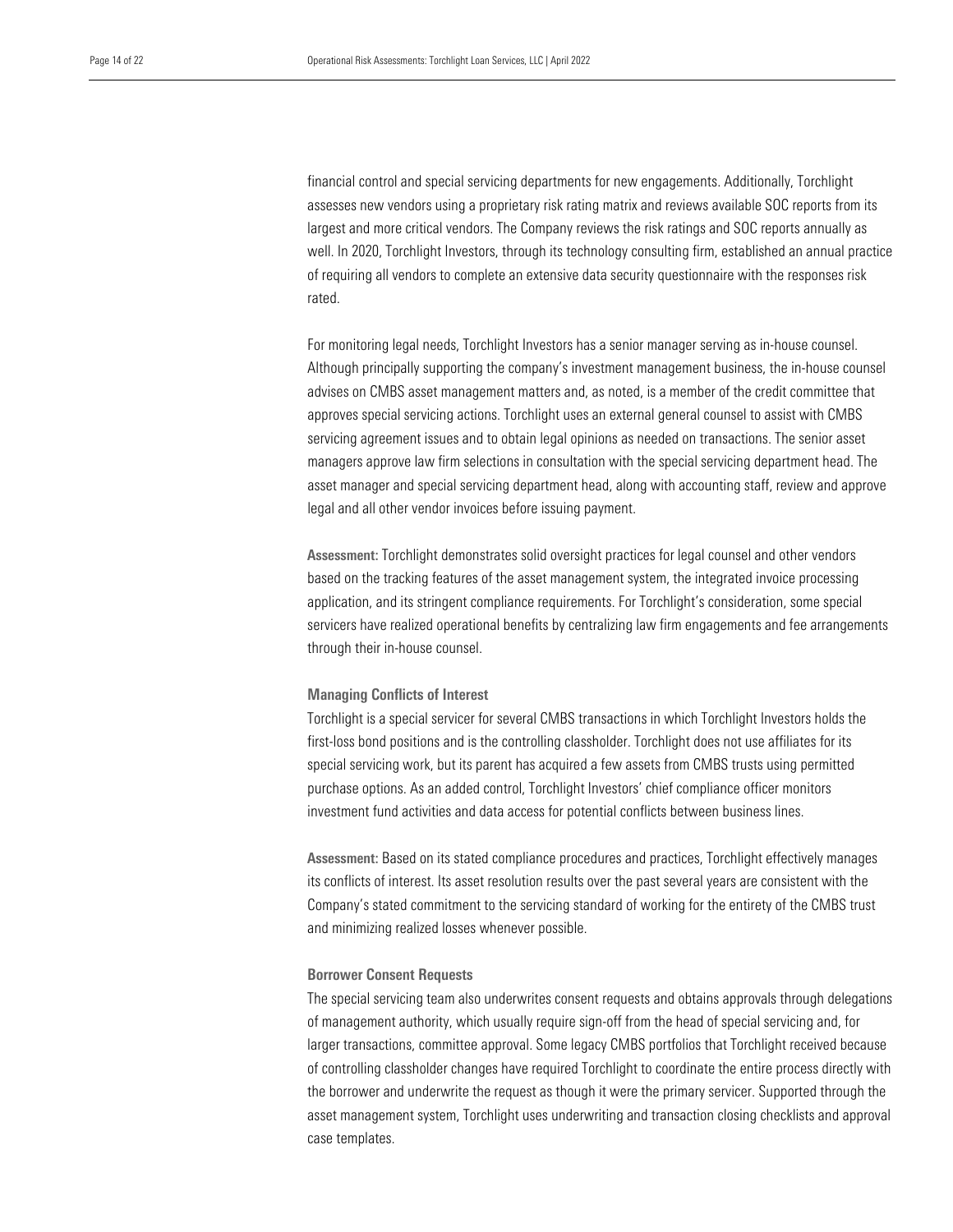| <b>Exhibit 6</b> Borrower Consent Activity and Average Processing Time |               |                                |               |                                       |               |                                       |
|------------------------------------------------------------------------|---------------|--------------------------------|---------------|---------------------------------------|---------------|---------------------------------------|
|                                                                        | 2021          |                                | 2020          |                                       | 2019          |                                       |
|                                                                        | Processed (#) | Internal Review<br>Time (Days) | Processed (#) | <b>Internal Review</b><br>Time (Days) | Processed (#) | <b>Internal Review</b><br>Time (Days) |
| Assumptions                                                            | $7*$          | $47*$                          | 5             | 22                                    | 11            | 25                                    |
| Leasing                                                                | 19            | 20                             | 29            | 25                                    | 40            | 26                                    |
| Property<br>Management<br>Changes                                      |               |                                | 2             | 29                                    | 0             | --                                    |
| <b>Partial Releases</b>                                                |               | 20                             | 0             |                                       |               | --                                    |
| <b>Total</b>                                                           | 34            |                                | 36            |                                       | 51            |                                       |

\*Includes one request taking 88 days and another taking 166 days in which Torchlight managed the entire consent process. Torchlight's average review time for the other assumptions was 15 days.

#### *Pandemic-Related Payment Relief Requests*

Aside from conventional borrower requests for performing loans, Torchlight responded to payment relief requests arising from the pandemic. In a consultation and approval role with CMBS master servicers, it granted various payment relief solutions that included forbearances, redirecting reserve account funds, performance covenant waivers, and other remedies that in several cases avoided formal special servicing transfers. Of the 71 requests during the peak period of April through September 2020, Torchlight noted that about 20% of these requests were rescinded and another 10% involved forbearances or other relief measures granted without a loan transfer. During 2020–21, Torchlight, in conjunction with master servicers, also processed 12 requests for payment protection loans (eight in 2020 and four in 2021).

| <b>EXIMPLE 7</b> DUITOWERS FRAMMENT DENET DEQUESTS. ADMITTING QUI SEPTEMBER 2020 |                    |                             |  |  |  |  |  |
|----------------------------------------------------------------------------------|--------------------|-----------------------------|--|--|--|--|--|
| <b>Property Type</b>                                                             | Requests (# Loans) | <b>Requests (UPB \$Mil)</b> |  |  |  |  |  |
| Lodging                                                                          | 28                 | 374.5                       |  |  |  |  |  |
| Retail                                                                           | 35                 | 534.3                       |  |  |  |  |  |
| Office                                                                           | 6                  | 168.2                       |  |  |  |  |  |
| Mixed Use                                                                        | 2                  | 19.9                        |  |  |  |  |  |
| <b>Total</b>                                                                     | 71                 | 1,096.9                     |  |  |  |  |  |

Exhibit 7 Borrowers' Payment Relief Requests: April Through September 2020

Assessment: The Company has sound controls and proactive procedures for effective consent management, including its participation with master servicers to manage and construct solutions to pandemic-related payment relief requests. With moderating exposure as a named special servicer, Torchlight should have enough personnel in the near term to manage the corresponding request volume. Torchlight's average processing times for lease reviews and assumptions, given the variables involved and aside from a couple of outlier situations, are reasonable.

#### Asset Resolution and Recovery Performance

*Asset Resolution Volume and Disposition Methods*

During 2021, Torchlight resolved 31 assets (all CMBS) consisting of 20 modified or otherwise corrected loans, two discounted payoffs, one note sale, two full payoffs, one loan paying off at foreclosure sale,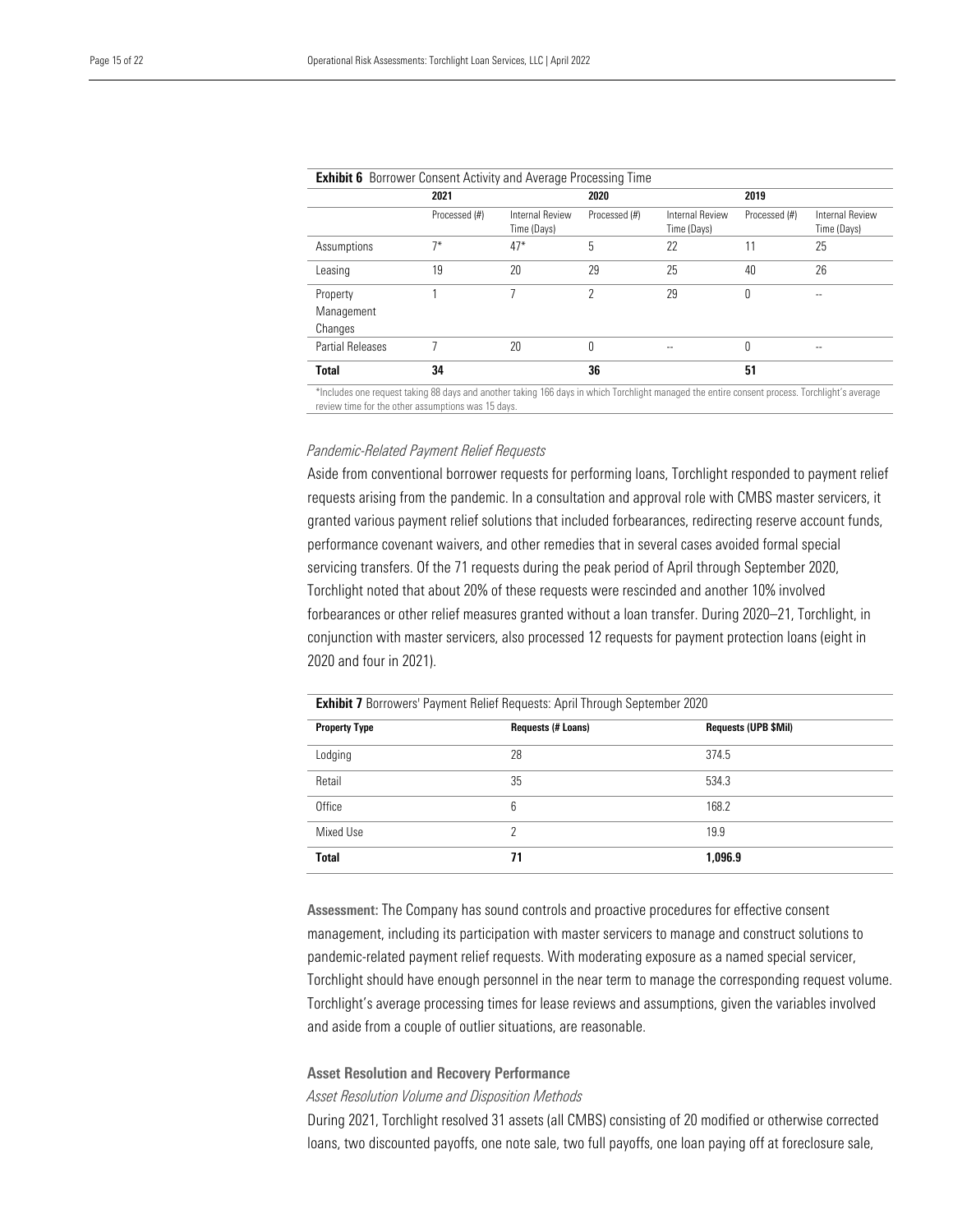and five REO sales. The resolution proceeds for all these resolved assets totaled approximately \$374.5 million.

During 2020, Torchlight resolved 17 assets (all CMBS) consisting of 11 corrected or loans otherwise returned to the master servicer, one severely impaired loan that liquidated via a receivership sale, and five REO sales. The resolution proceeds for all these resolved assets totaled approximately \$231.7 million. Most of the loans returned to the master servicer were rescinded transfers and/or reinstatements. Torchlight resolved one transferred lodging loan through a forbearance.

During 2018–19, Torchlight resolved 33 assets through two DPOs, three note sales, five modifications, four full payoffs, and 19 REO sales. The resolution proceeds for all these resolved assets totaled \$381.1 million. All resolutions involved CMBS assets.

During 2014–17, when it managed a much larger portfolio, it fully resolved 269 assets (32 DPOs, 18 note sales, 31 modified or corrected loans, 77 full payoffs, and 111 REO sales) with total resolution proceeds of approximately \$2.85 billion.



\*Percentages are by asset count. Although foreclosures are not final resolutions, they are included to account for all activity.

#### *Asset Resolution Hold Times and Portfolio Age*

Accounting for the concentration of 2004–07 vintage assets and several large assets with protracted legal and collateral issues, the Company's average resolution times have generally been in line with other special servicers contending with similar situations. Some especially impaired retail and office properties have caused Torchlight's average resolution and holding times for several REO assets to lengthen in the past few years.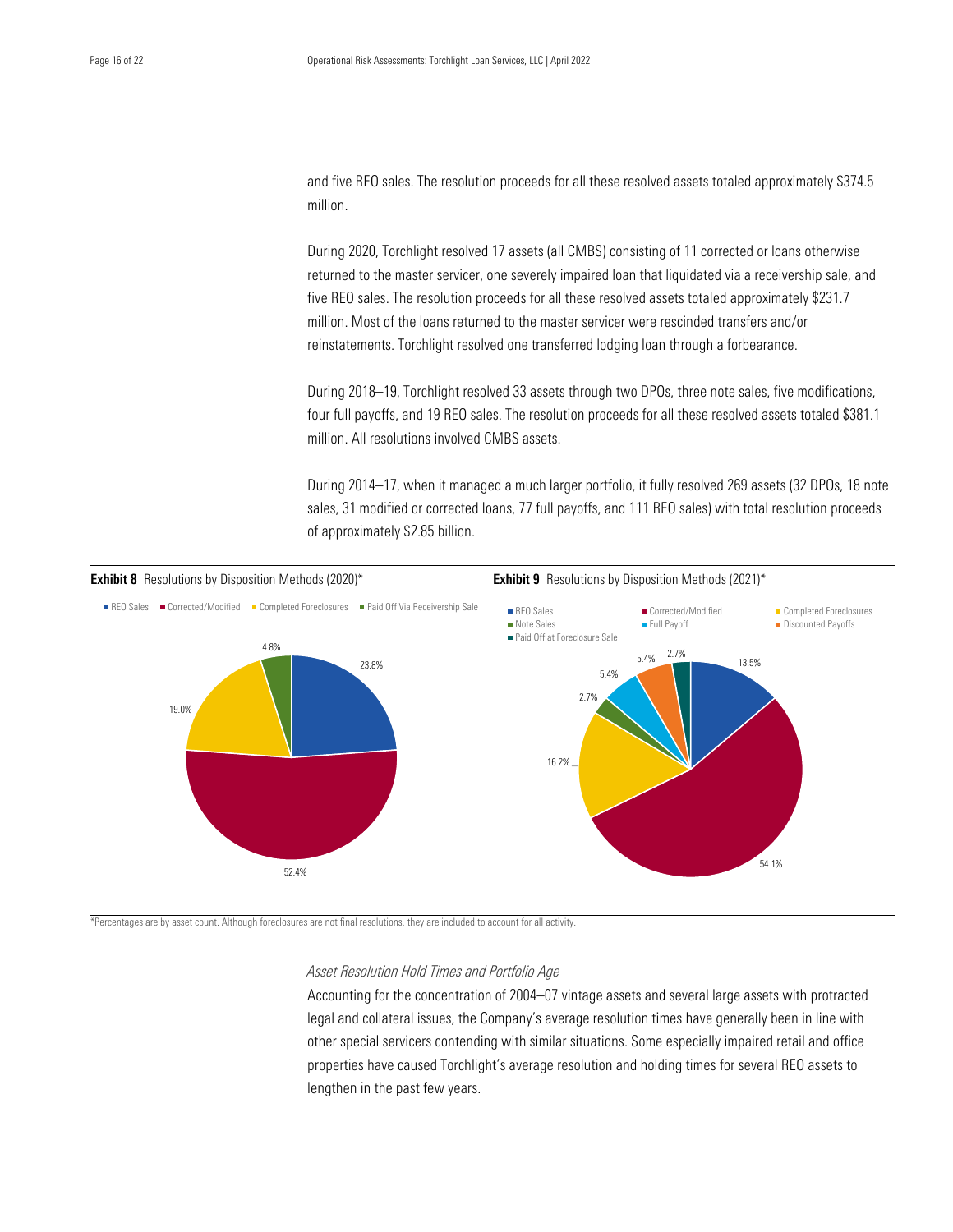The average age of unresolved assets did increase over 2021 as the Company resolved more loans and had far fewer incoming transfers. In turn, the remaining portfolio contains a higher concentration of the longest held and most problematic assets. As of December 31, 2021, approximately 77% of the unresolved assets were held less than two years. The average age of unresolved loans was about 25 months, and the average age (total time in special servicing) for unresolved REO assets was 22 months.

#### Exhibit 10 Torchlight: Average Asset Resolution Times (Months)\*

|                                            | 2021    | 2020 | 2019 | 2018 |
|--------------------------------------------|---------|------|------|------|
| Modified/Corrected Loans                   | 14 (20) | 7    | 8    | 6    |
| Individual Note Sales                      | 16(1)   | n/a  | 40   | n/a  |
| Discounted Payoffs                         | 15(2)   | n/a  | n/a  |      |
| <b>Full Payoffs</b>                        | 10(2)   | n/a  | 4    | 10   |
| <b>Completed Foreclosures</b>              | 16(6)   | 18   | n/a  | 22   |
| Full Payoff at Foreclosure Sale            | 12(1)   | n/a  | n/a  | n/a  |
| REO Sales (Time Held as REO by Torchlight) | 17(5)   | 45   | 27   | 30   |

\* Rounded to nearest whole month. n/a = Not applicable. Asset count shown in parentheses for 2021.

#### *Asset Resolution Recovery Proceeds*

Torchlight's recovery proceeds relative to realizable collateral values have been high for most liquidations. Recoveries from most REO sales for the past several years were above 90% of estimated value. The Company noted that the net proceeds/value percentages for some REO sales reflect the last available appraisals or broker opinions that did not include subsequent collateral or other valuation considerations.

Exhibit 11 Torchlight: Asset Recovery Proceeds Relative to Collateral Values and UPB\*

|                                    | 2021     | 2020         | 2019     | 2018        | 2017      |
|------------------------------------|----------|--------------|----------|-------------|-----------|
| Net Recovery Proceeds-to-Value (%) |          |              |          |             |           |
| Note Sales                         | 135.4(1) | n/a          | 98.6(3)  | n/a         | 64.0(1)   |
| Discounted Payoffs                 | 100.7(2) | n/a          | n/a      | 129.1(2)    | 103.2(7)  |
| Paid Off at Receivership Sale      | n/a      | n/m(1)       | n/a      | n/a         | n/a       |
| <b>REO Sales</b>                   | 100.3(3) | $118.1(5)$ ‡ | 91.4(8)  | 88.7 (11)** | 90.7(21)  |
|                                    |          |              |          |             |           |
| Net Proceeds-to-UPB (%)            |          |              |          |             |           |
| Individual Note Sales              | 96.7     | n/a          | 53.9     | n/a         | 100.9     |
| <b>Discounted Payoffs</b>          | 79.9     | n/a          | n/a      | 87.5        | 74.8      |
| <b>Full Payoffs</b>                | 101.8    | n/a          | 100.0(2) | 111.2(2)    | 105.2(10) |
|                                    |          |              |          |             |           |

\*Number of assets shown in parentheses. \*\*99.3% based on gross proceeds. ‡118.1% from the sale transaction and 128.4% including all retained cash accounts. n/a = Not applicable. n/m = Full recovery of negligible realizable value, but metric not meaningful.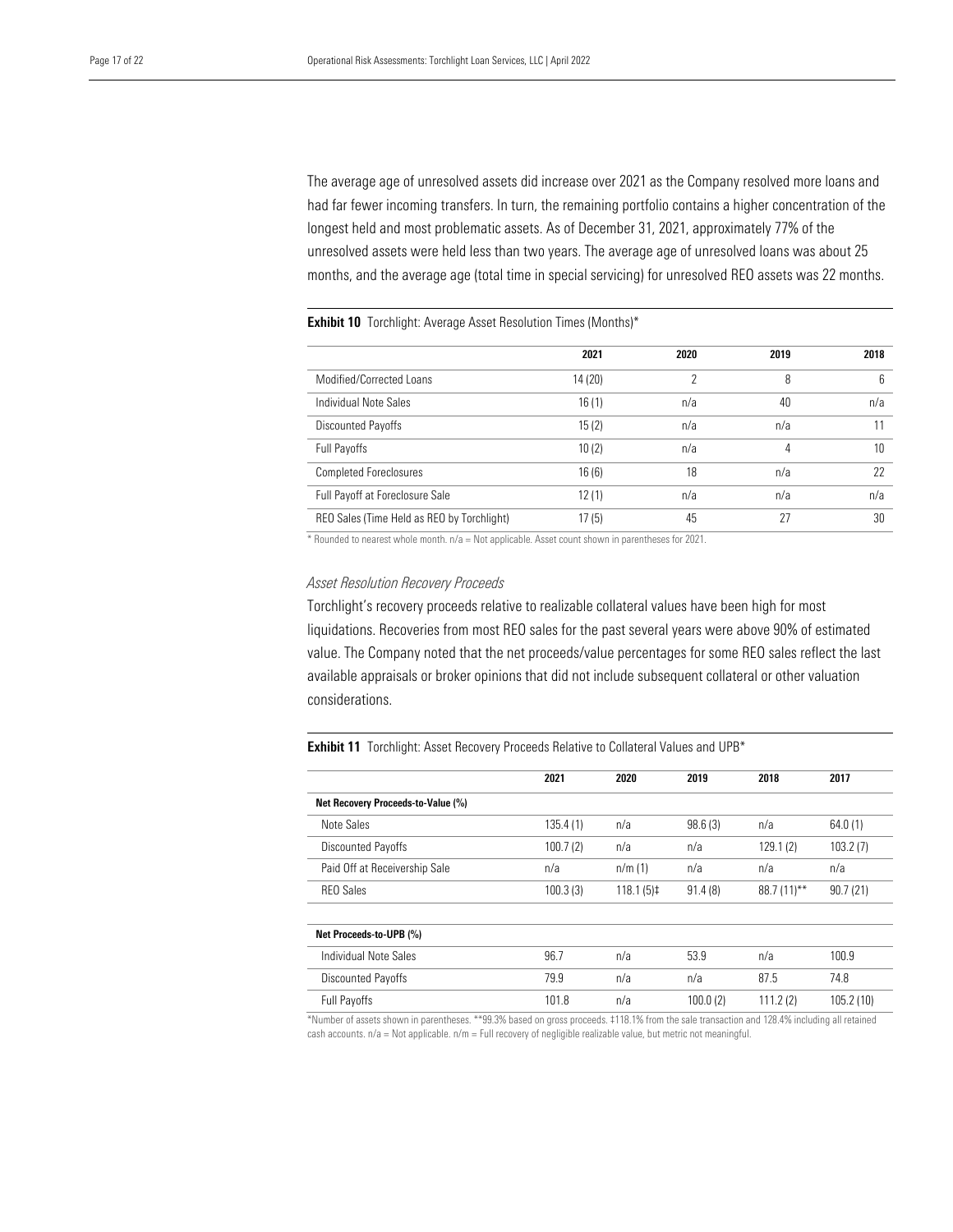| <b>Exhibit 12</b> Torchlight: Total Special Servicing Loan Activity (2018–21)* | 2021      |                | 2020      |                | 2019      |                 | 2018      |                |
|--------------------------------------------------------------------------------|-----------|----------------|-----------|----------------|-----------|-----------------|-----------|----------------|
|                                                                                | Volume    |                | Volume    | Loans          | Volume    |                 | Volume    | Loans          |
|                                                                                | $(S$ Mil) | Loans          | $(S$ Mil) |                | $(S$ Mil) | Loans           | $(S$ Mil) |                |
| Loan Portfolio at Beginning of Period                                          | 774.0     | 38             | 268.2     | 9              | 174.3     | 10 <sup>°</sup> | 549.5     | 22             |
| Loans Transferred Into Portfolio:                                              |           |                |           |                |           |                 |           |                |
| Retransferred/Redefaulted Loans                                                | 1.7       | $\mathbf{1}$   | 7.2       | 1              | 127.4     | $\mathbf{1}$    | 0.0       | 0              |
| Pre-Existing from Another Special Servicer                                     | 0.0       | $\theta$       | 0.0       | 0              | 0.0       | $\Omega$        | 0.0       | 0              |
| New Nonmonetary/Imminent Default Transfers                                     | 110.2     | $\overline{2}$ | 690.8     | 40             | 69.3      | 4               | 79.6      | $\overline{7}$ |
| New Monetary Default Transfers                                                 | 0.0       | $\theta$       | 171.8     | $\overline{7}$ | 25.4      | 4               | 0.0       | 0              |
| <b>Total Transfers</b>                                                         | 111.9     | 3              | 869.8     | 48             | 222.2     | 9               | 79.6      | $\overline{1}$ |
| Loans Fully Resolved:                                                          |           |                |           |                |           |                 |           |                |
| Modified or Corrected Loans                                                    | (265.9)   | (20)           | (160.5)   | (11)           | (4.4)     | (1)             | (49.8)    | (4)            |
| Individual Note Sales                                                          | (9.5)     | (1)            | 0.0       | 0              | (100.1)   | (3)             | 0.0       | 0              |
| Discounted Payoffs (Excludes Note Sales)                                       | (13.1)    | (2)            | 0.0       | 0              | 0.0       | 0               | (6.8)     | (2)            |
| Full Payoffs                                                                   | (36.0)    | (2)            | 0.0       | 0              | (26.2)    | (2)             | (6.5)     | (2)            |
| Loans Paid Off at Foreclosure or Receivership Sale                             | (5.0)     | (1)            | (1.3)     | (1)            | 0.0       | $\Omega$        | 0.0       | 0              |
| Other Cash Recoveries                                                          | 0.0       | $\mathbf 0$    | (18.5)    |                | $0.0\,$   |                 | (21.4)    |                |
| <b>Total Loan Resolutions and Recoveries</b>                                   | (329.5)   | (26)           | (180.3)   | (12)           | (130.8)   | (6)             | (84.5)    | (8)            |
| <b>Completed Foreclosures</b>                                                  | (212.5)   | (6)            | (136.3)   | (4)            | 0.0       | 0               | (386.1)   | (8)            |
| Net Adjustments and/or Other Loans Removed                                     | 64.5      | $\mathbf{1}$   | (47.4)    | (3)            | (2.5)     | (4)             | 15.8      | (3)            |
| <b>Loan Portfolio at End of Period</b>                                         | 408.4     | 10             | 774.0     | 38             | 268.2     | 9               | 174.3     | 10             |
| Property Count at End of Period                                                |           | 10             |           | 40             |           | 9               |           | 11             |

\*All contained in CMBS transactions.

#### Exhibit 13 Torchlight: REO Portfolio Activity (2018-21)\*

| <b>Total REO Portfolio</b>                  | 2021                |              | 2020                |            | 2019                |            | 2018                |            |
|---------------------------------------------|---------------------|--------------|---------------------|------------|---------------------|------------|---------------------|------------|
|                                             | Volume<br>$(S$ Mil) | Properties   | Volume<br>$(S$ Mil) | Properties | Volume<br>$(S$ Mil) | Properties | Volume<br>$(S$ Mil) | Properties |
| REO Portfolio at Beginning of Period        | 146.7               | 6            | 129.4               |            | 463.4               | 28         | 340.1               | 21         |
| <b>Completed Foreclosures</b>               | 212.5               |              | 136.3               | 4          | 0.0                 |            | 386.1               | 29         |
| <b>REO Sold During Period</b>               | (45.0)              | (5)          | (69.8)              | (5)        | (107.1)             | (8)        | (80.1)              | (11)       |
| Other RFO Transferred Out                   | 0.0                 | $\mathbf{0}$ | 0.0                 | $\theta$   | (94.6)              | (16)       | (69.9)              | (11)       |
| Other Adjustments                           | (76.6)              | (1)          | (49.2)              | 0          | (132.3)             | -3         | (112.8)             | 0          |
| <b>Total REO Portfolio at End of Period</b> | 237.6               | $7***$       | 146.7               | $6***$     | 129.4               |            | 463.4               | 28         |
| Average Asset Size (End of Period)          | $39.6***$           |              | $36.7***$           |            | 18.5                |            | 16.6                |            |

\*All contained in CMBS transactions.

\*\*By consolidated property count, six assets as of December 31, 2021, and four assets as of December 31, 2020.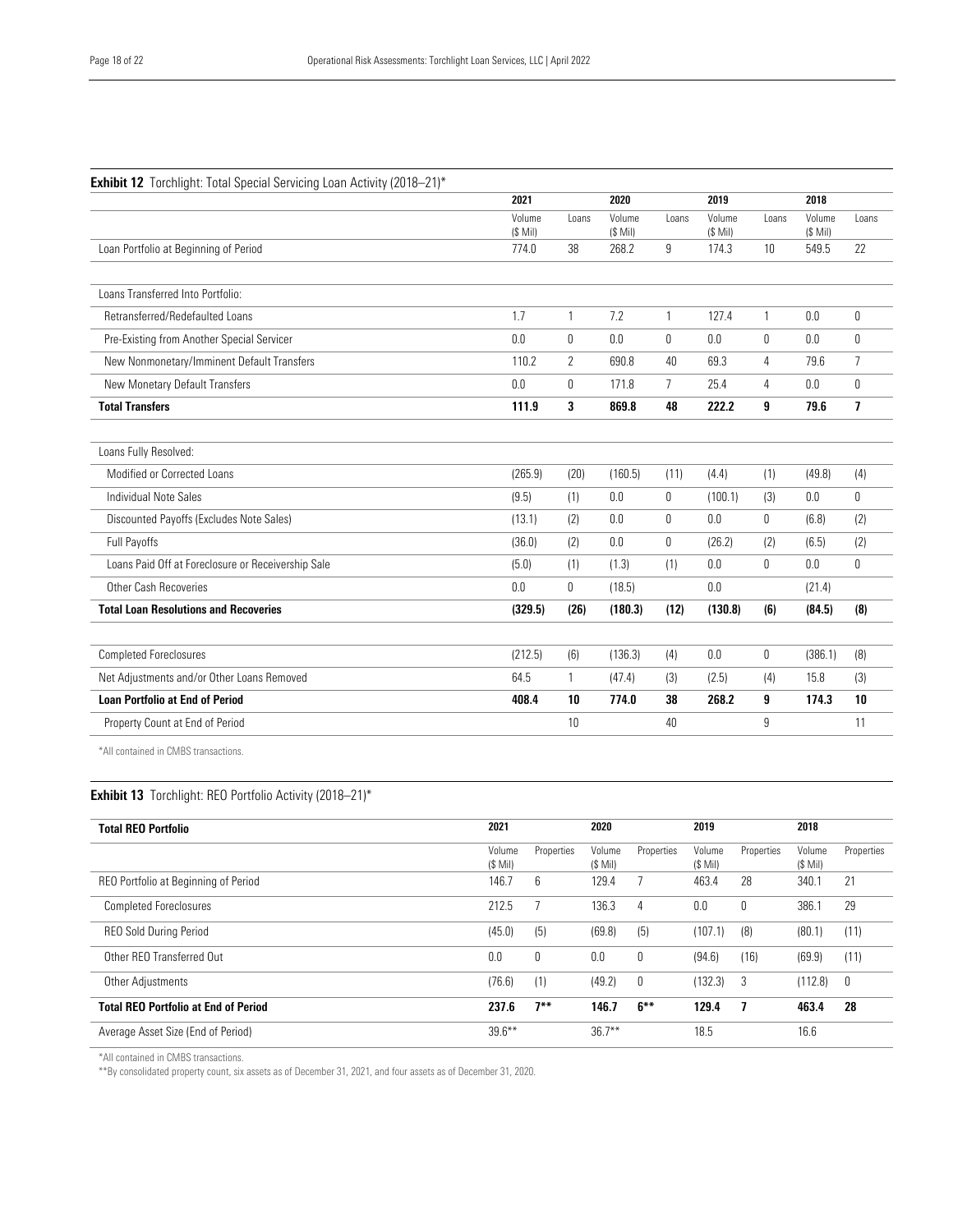|  |  | <b>Exhibit 14</b> Torchlight Investors: Non-CMBS Distressed Assets and Workout Activity (2016-21) |  |  |
|--|--|---------------------------------------------------------------------------------------------------|--|--|
|  |  |                                                                                                   |  |  |

| <b>Property Type</b> | <b>State</b> | <b>Original Balance</b><br>$(S$ Mil) | <b>Original Investment Type</b> | <b>Outcome/Status</b>                                                                                                                                                                                                                                                                                                                      |
|----------------------|--------------|--------------------------------------|---------------------------------|--------------------------------------------------------------------------------------------------------------------------------------------------------------------------------------------------------------------------------------------------------------------------------------------------------------------------------------------|
| Industrial Portfolio | Various      | 149.1                                | Distressed First Mortgage Note  | A performing asset through a third-party refinancing in 2016 with<br>Torchlight Investors retaining a mezzanine loan and preferred equity. Both<br>positions were realized in 2017-18, with warrants retained for potential<br>further recovery.                                                                                           |
| Office Portfolio     | Various      | 36.0                                 | Mezzanine Loan                  | Loan modification in 2016 and subsequent deed in lieu of foreclosure and<br>sale of a remaining property in 2018.                                                                                                                                                                                                                          |
| Hotel                | Maryland     | 27.5                                 | Senior/Mezzanine Loans          | Became REO property in 2018 through foreclosure. Torchlight Investors is<br>working toward stabilization.                                                                                                                                                                                                                                  |
| Hotel                | Florida      | 41.6                                 | Senior/Mezzanine Loans          | Equity real estate through a deed in lieu of foreclosure in 2016. Renovated<br>and reflagged with a brand upgrade. Working toward stabilization.                                                                                                                                                                                           |
| Office               | Ohio         | 24.6                                 | Distressed First Mortgage Note  | Negotiated a full payoff of the loan in 2019 while pursuing foreclosure.                                                                                                                                                                                                                                                                   |
| Office               | Delaware     | 42.6                                 | Distressed First Mortgage Note  | Became equity real estate through foreclosure in 2019. Obtained new<br>senior loan and working toward stabilization.                                                                                                                                                                                                                       |
| Hotel                | Louisiana    | 83.4                                 | A and B Notes                   | Completed foreclosure in 2020. Rebranded remaining hotel (originally a<br>three-property asset) and working to stabilize.                                                                                                                                                                                                                  |
| Hotel                | Florida      | 17.0                                 | Distressed First Mortgage Note  | Hotel performance declined in 2020 resulting in monetary default.<br>Torchlight Investors purchased the note at par value and negotiated a<br>mediated full loan reinstatement in bankruptcy court that enabled<br>Torchlight to recover its expenses and \$1.1 million of default interest.<br>Borrower is working to refinance the loan. |
| Retail               | New York     | 24.8                                 | Distressed First Mortgage Note  | Torchlight obtained a court-appointed rent receiver to manage the asset<br>and is pursuing foreclosure.                                                                                                                                                                                                                                    |
| <b>Total</b>         |              | 446.6                                |                                 |                                                                                                                                                                                                                                                                                                                                            |

#### *Fees Collected From CMBS Trusts Versus Borrowers*

Torchlight stated that it does not charge a duplicative fee to the CMBS trust and a borrower with respect to the same transaction. The Company's collected and retained asset-resolution fees have continued to align with that policy. Moreover, Torchlight Investors' compliance officer must approve any material fees not specified in the governing PSA for all nonperforming loans. Torchlight's compliance policies require borrowers' loan-modification fees to be within the range of current market rates, which Torchlight tracks. If Torchlight executes a loan forbearance, it stated that it generally will not recognize its fee until the loan pays off.

#### *Torchlight Investors' Asset Purchases from CMBS Trusts*

Over the past few years, Torchlight Investors has exercised its right to purchase 16 assets out of legacy CMBS deals in which Torchlight was the special servicer. Ten purchases were at par and six were based on a fair market value determination. Most of these purchases occurred between 2014 and 2015. The latest asset purchase, which occurred in 2021, involved a hotel loan that resulted in a full payoff. Torchlight's stated recovery results for the trusts, based on net proceeds-to-value and realized losses, for all affiliate CMBS asset purchases exceeded its stated results for assets liquidated to unaffiliated parties. Torchlight noted that it obtained independent validations of the values for the assets purchased by its affiliate, as required by its servicing agreements.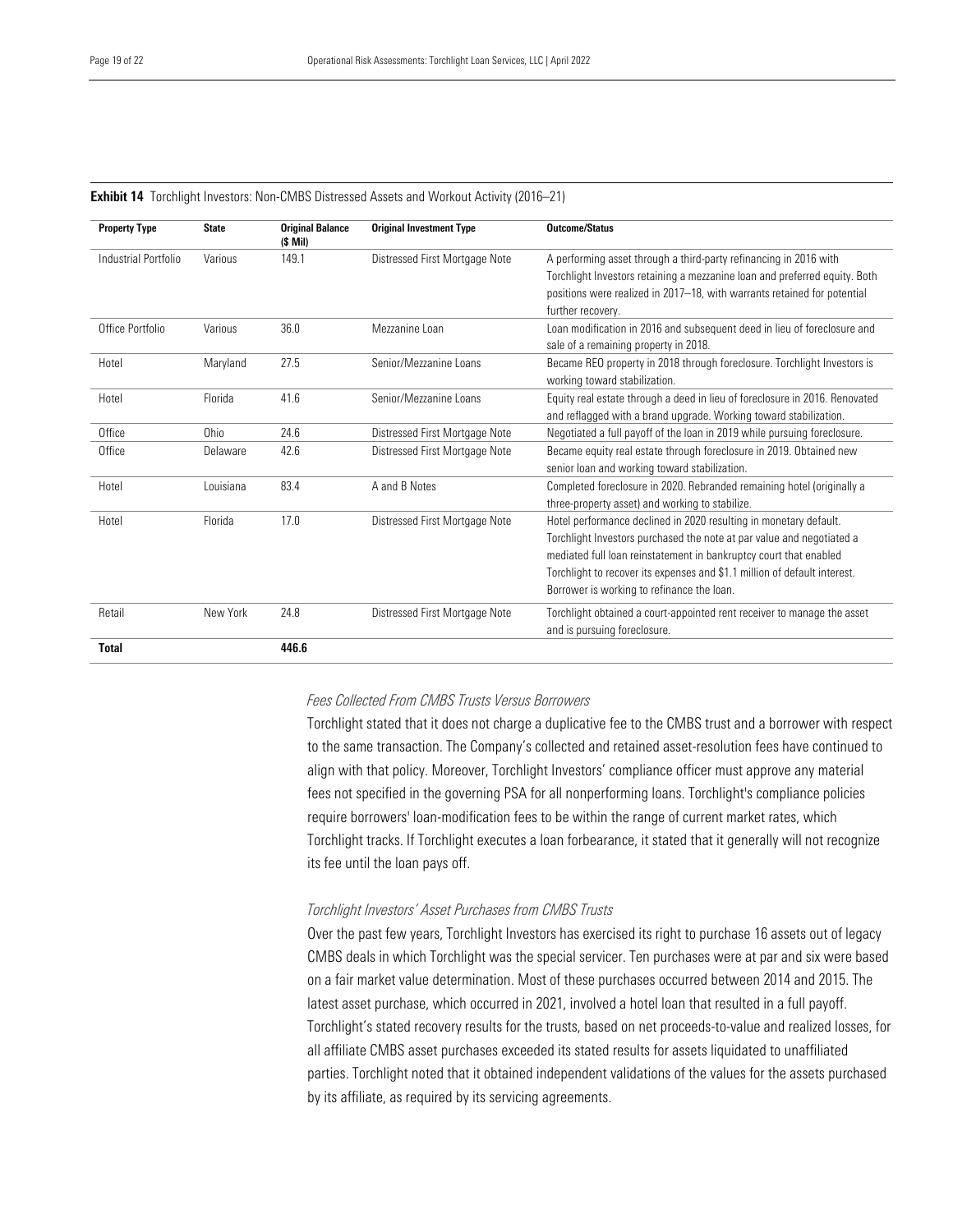Assessment: During 2021, Torchlight continued to post solid asset resolutions as it worked out complex loans and REO assets in CMBS transactions. During the past several years, the Company has liquidated some especially challenged assets, including several outcomes resulting in minimal or sometimes no realized losses. Although the Company has had large realized losses for some REO sales, and especially large-scale retail, the corresponding sales proceeds were generally high relative to the collateral values and Torchlight's estimates for recoverability. Torchlight also continues to reduce its legacy special servicing portfolio; its action plans indicate that it is committed to resolving its few remaining prepandemic assets with the best possible results.

#### Investor and Master Servicer Reporting

Torchlight's investor reporting practices involve oversight from the financial control team, resulting in three levels of review. An officer on the special servicing team, experienced with CMBS special servicer reporting requirements, prepares and verifies reporting content before the special servicing head reviews them. The financial control team then reviews the reports and all calculations before signing off on each pool. The special servicing head also formally approves the final reports. A separate sign-off sheet tracks the reviews and approvals.

Surveillance practices and reporting procedures address CREFC-compliant content including asset status reports, property protection advances, appraisal subordination entitlement reductions, and realized loss calculations. Torchlight noted that it routinely communicates with master servicers on loan watchlist activity, trigger events and covenant-compliance, advancing, transfers, and resolution decisions. As noted, Torchlight monitors all its deals as a named special servicer via the Backshop system, and it reviews monthly portfolio performance reports downloaded from a CMBS data provider. The designated special servicing team officer, in conjunction with the department head and financial control team, coordinates portfolio transfers arising from CMBS directing classholder changes.

Assessment: Torchlight's personnel resources, approval procedures, and technology indicate that the Company is soundly positioned to provide effective asset surveillance and reporting for CMBS trusts and investors in its affiliated debt funds.

#### Ranking Scale

- MOR CS1: Superior Quality—Exceeds prudent loan servicing standards. Unlikely to be significantly vulnerable to future credit events.
- MOR CS2: Good Quality Demonstrates proficiency in loan servicing standards. May be vulnerable to future credit events, but qualifying negative factors are considered manageable.
- MOR CS3: Adequate Quality Demonstrates satisfactory loan servicing standards. May be vulnerable to future credit events.
- MOR CS4: Weak Quality Demonstrates lack of compliance with one or more key areas of risk. Vulnerable to future credit events.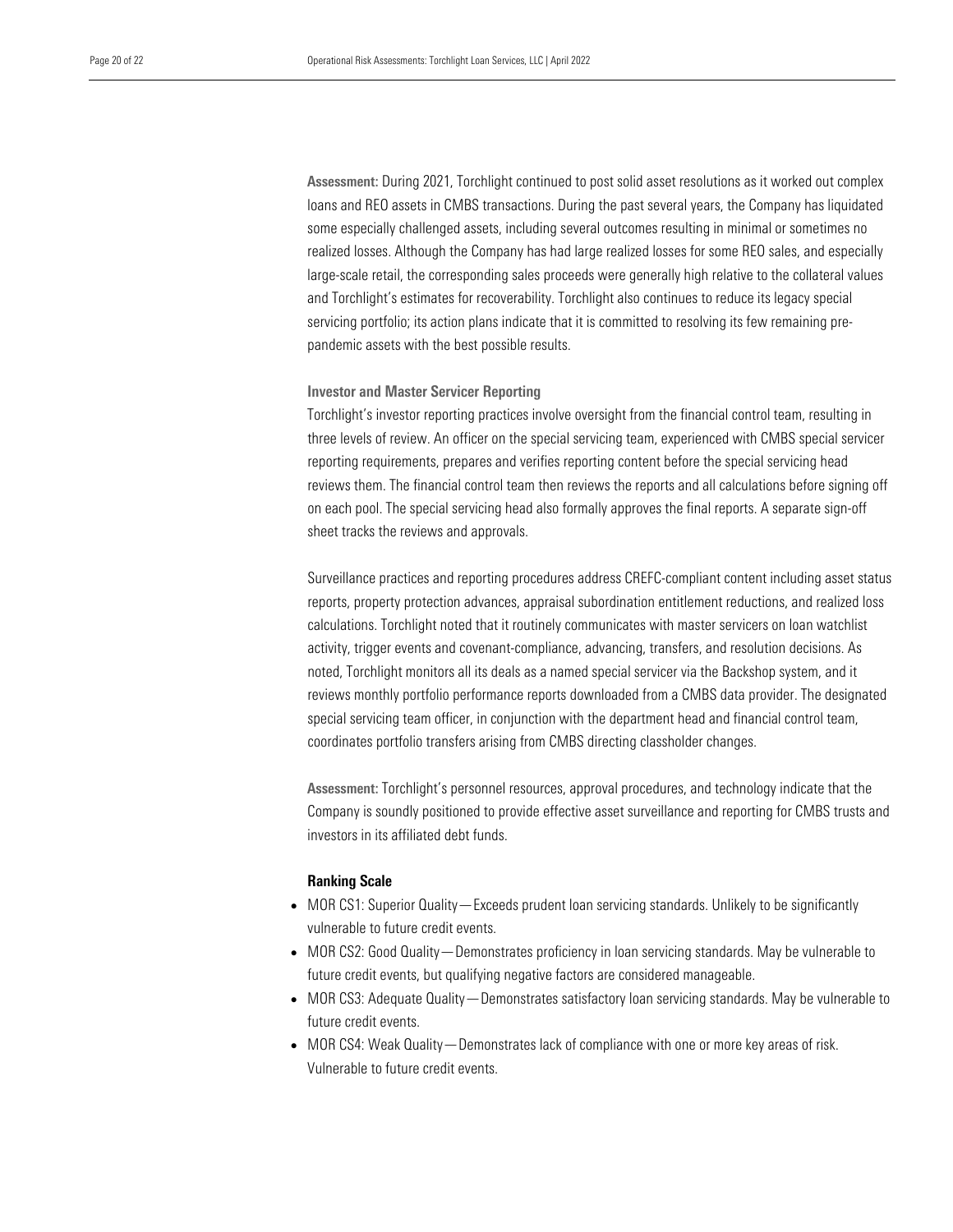A servicer assigned a ranking of at least MOR CS3 is deemed to comply with what we view as the minimum prudent loan servicing standards and requirements for the servicer's operational category and role.

#### **Disclaimer**

DBRS Morningstar commercial mortgage servicer rankings are not credit ratings. Instead, they are designed to evaluate the quality of the parties that service or conduct master servicing on commercial mortgage loans. Although the servicer's financial condition contributes to the applicable ranking, its relative importance is such that a servicer's ranking should never be considered as a proxy of its creditworthiness.

While DBRS Morningstar obtains information for its servicer ranking from sources it believes are reliable, DBRS Morningstar relies on the factual accuracy of the servicer's information and the servicer's own representations about its operations, practices, and business. Accordingly, the servicer ranking itself is not an audit as it does not entail examining individual asset files, testing procedures, and technology applications, or conducting any other testing that may be construed as an audit. Certain assumptions, including, but not limited to, an assumption that the information received from third parties is complete and accurate, in connection with its ranking, may have been made by DBRS Morningstar in preparing the servicer ranking. For more information about DBRS Morningstar's servicer ranking methodology, please visit www.dbrsmorningstar.com.

This report, and the rankings and trends contained herein, represent DBRS Morningstar's opinion as of the date of this report, and thus are subject to change and should not be viewed as providing any guarantee. DBRS Morningstar performs surveillance of the servicer and, as a result, may place a servicer ranking Under Review with the appropriate Implications designation: Positive, Negative, or Developing. However, DBRS Morningstar expects servicers to supply certain information over the life of the ranking(s). The maintenance of a ranking is conditional upon the ongoing timely receipt of this data and/or information, which may be obtained from reasonably reliable sources as part of the surveillance process.

Note: All figures are in U.S. dollars unless otherwise noted.